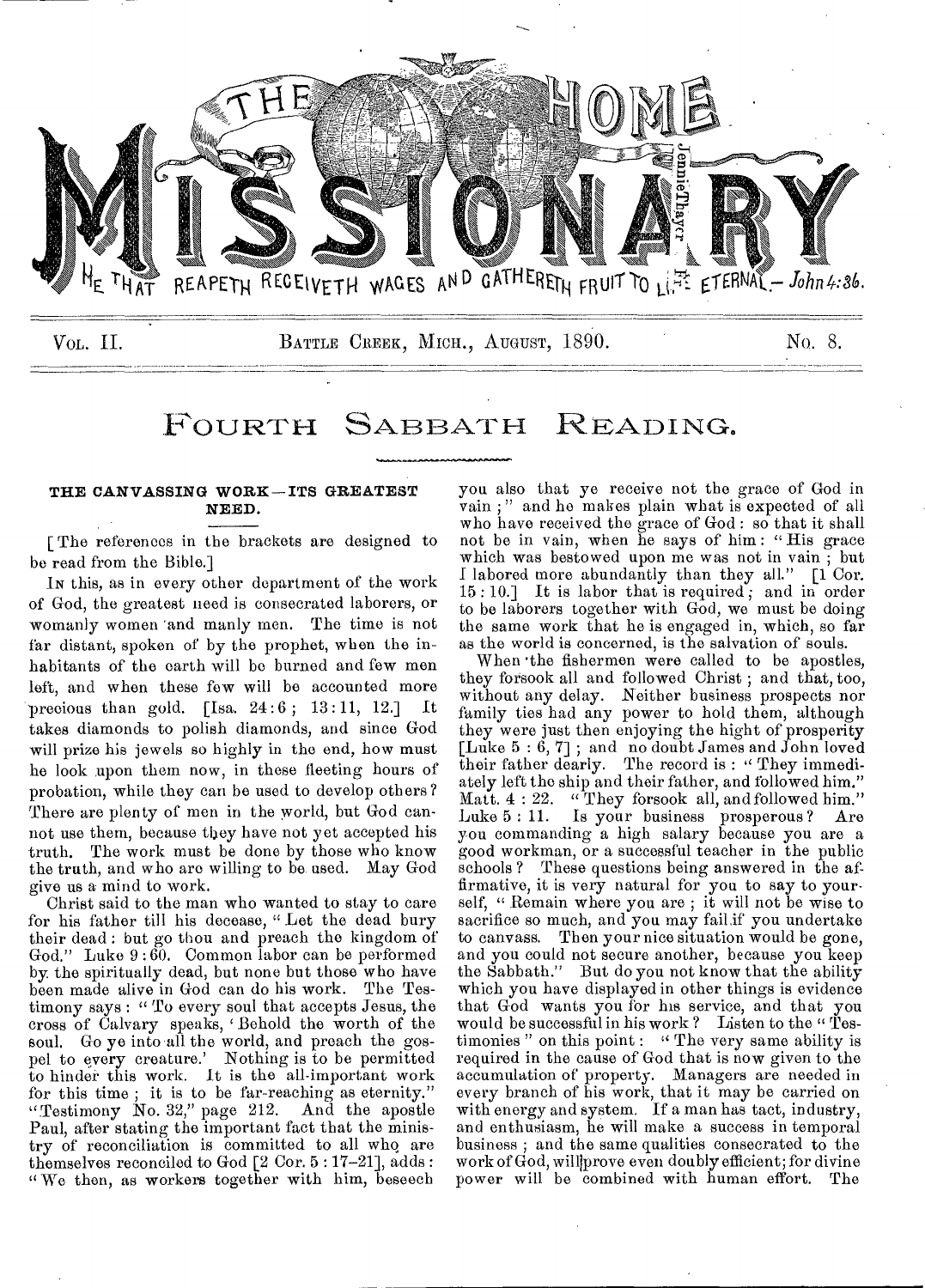best of plans, either in temporal or spiritual matters, will prove a failure if their execution is intrusted to inexperienced, incapable hands." " Testimony 32," page 32. " Canvassers should be selected, not from the floating element in society, not from among men and women who are good for nothing else, and have made a success of nothing, but from among those who have good address, tact, keen foresight, and ability." " Every one is not fitted for this work. Those of the best talent and ability, who will take hold of the work understandingly and systematically, and carry it forward with persevering energy, are the ones who should be selected. There should be a most thoroughly organized plan ; and this should be faithfully carried out." "Testimony No. 29."

There is an imperative demand for practical business talent ; for canvassing is a business that must compete with every other business. It is affected by every climatic change that affects the products of the husbandman, and by every influence that is felt in the commercial world.

Has not God made provision for this ? We believe he has. Moses was fitted to lead the hosts of Israel forty years, by his experience as a shepherd for an equal length of time, and our Saviour spent the greater part of his life as a humble carpenter before entering upon the public part of his earthly mission. In the same way God has been fitting men in this generation to attend to his work now, and especially for the canvassing department. A prophecy in the book of Isaiah declares that this is true, " And they shall build the old wastes, they shall raise up the former desolations, and they shall repair the waste cities, the desolations of many generations." Isa. 61 : 4. This is the repairing of God's law, by restoring the Sabbath, the very work in which we are engaged. [Compare with lsa. 58 : 12-14.] So we can now say as did Christ, after reading from the first part of this chapter in the synagogue at Nazareth, "This day is this scripture fulfilled in your ears. [Compare 1sa.  $61:1, 2,$  and Luke  $4:17-21.$ ] The prophecy continues : "And strangers shall stand and feed your flocks ; and the sons of the alien shall be your plowmen and your vinedressers. But ye shall be named the priests of the Lord : men shall call you the ministers of our God: ye shall eat the riches of the Gentiles, and in their glory shall ye boast yourselves:"

Thus it appears that at this time men who have been schooled in the various occupations and trades are to leave then', and become priests and ministers of God ; and this means that they are to canvass, for they are to "'eat the riches of the Gentiles," or, in other words, derive their support directly from the people ; and there is no other class of laborers among us that do this. This position may seem a little strange to those who have given no thought to the subject ; but we ask you to reflect upon it seriously. Is not the canvasser commissioned of Heaven, the same as the preacher? The gospel commission reads : " Go ye therefore, and make disciples, or Christians, of all nations." Matt. 28 : 19, *margin.*  The canvassing work certainly does make disciples,

or Christians ; and we repeat the quotation : " Ye shall eat the riches of the Gentiles;" and again affirm that the prophecy calls for many of the farmers and shepherds among our people, to commit their earthly cares to others not in the faith, and join the canvassing army. Moses left the flocks; David did the same ; and there is the work of a Moses to be done to-day, and there are many Goliaths to be slain ; and every one who enters upon this work with the right spirit, if questioned, can say as did David when chided by his eldest brother : " What have I now done? Is there not a cause ? "

The writer of this article wrote to all the Conference and Tract Society presidents in America, also to the secretaries and State agents, and others, asking them to state the needs of the canvassing work in their fields, and as viewed from their stand-point. We quote a few expressions from the letters received, which voice the sentiments of all :-

" You ask, What are the most urgent needs of the canvassing work ? — Consecrated, energetic men leaders — men who can set themselves and others, too, to work — men who can plan, and execute plans. The great work which we are led to believe we have to perform is not so much in need of moans, as just such a class of men as mentioned above. We want something more than theory, something more than plans. Our plans must be carried into effect."

" Good, godly leaders ; men or women consecrated to the work, patient, apt to teach, of some business ability, and such as can hold a company together."

" The great need in the canvassing work is consecrated men, -- men that will put as much energy in the work of the Lord as they would in any other business of life."

" I would like to have the importance and sacredness of the canvassing work made more prominent, as well as the pressing need of more earnest, Godfearing men and women entering the field, who are willing not only to consecrate themselves to God and his service, but also to make such a thorough preparation that they can with confidence ask the Lord to work with and through them, to do that which will result in the salvation of some of their fellow-men. With consecrated workers who have a mind to study and work, with the blessing of God, I believe the highest degree of success may be attained."

" There is a great need of more who are willing to sacrifice for the truth's sake, who will not wait, expecting to have every real or imaginary obstacle removed before giving themselves to the work. More are needed to enter the work who are willing to bear responsibilities, and be a support to the cause."

Men are needed to take the State agency in several of our Conferences, but they cannot be found. The demand for helpers and leaders is much greater than the supply, and the ranks of our canvassers could with profit be increased a thousand-fold. "Pray ye therefore, the Lord of the harvest, that he would send forth laborers into his harvest."

E. E. MILES.

NOTE. — This reading may be supplemented by turning to the "Hints on Canvassipg," in the Canvassing Department of this paper.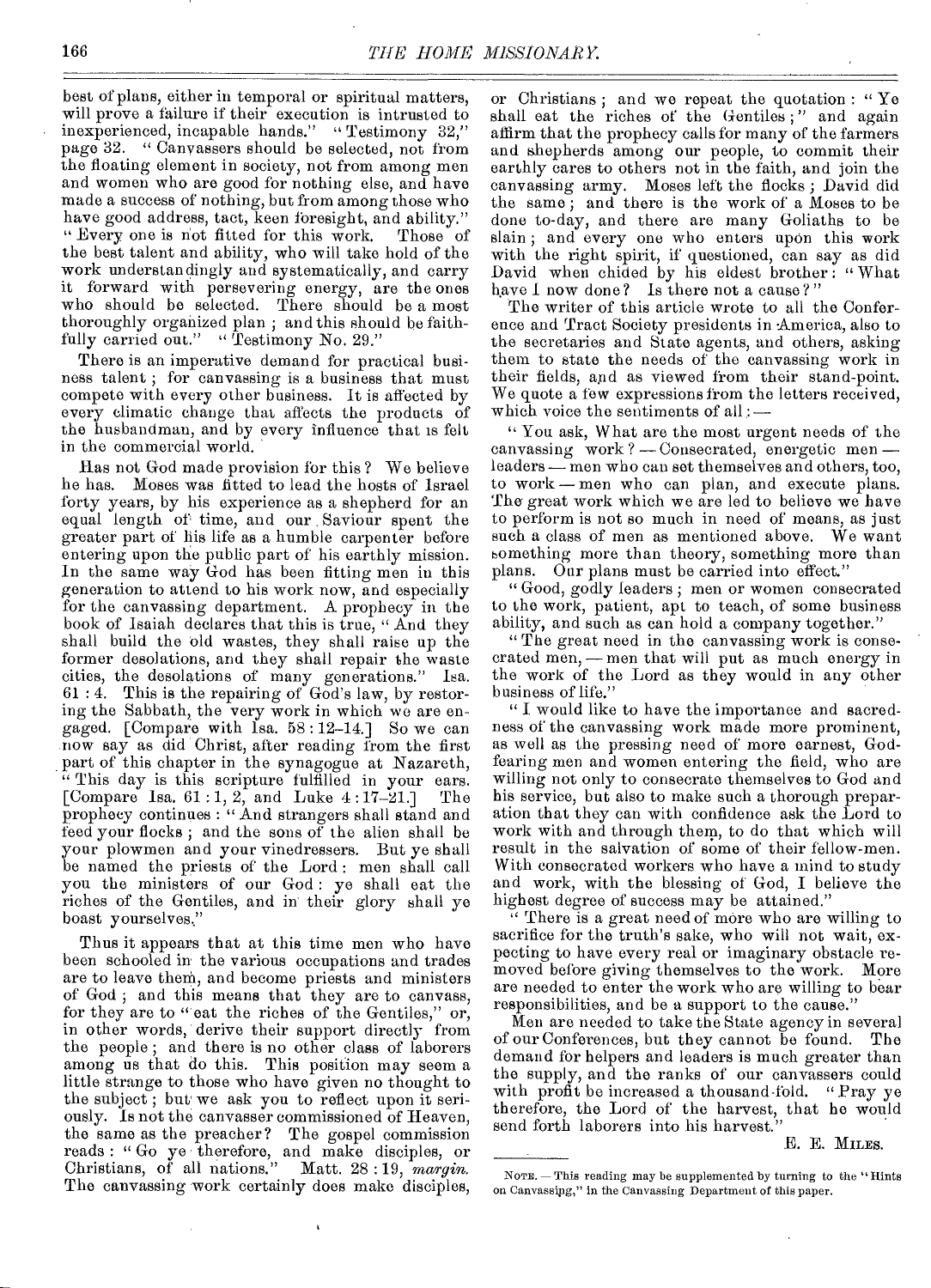#### **SUCCESS IN MISSIONARY WORK.**

THE number of men and women who make a success in whatever line of work they are engaged, as measured by the standard of society, is not large ; perhaps somewhat smaller than the number that make what is termed a failure in life ; for the larger per cent are satisfied to occupy a medium position. The injunctions of the Scriptures would seem to forbid our being satisfied with anything short of success. " Do with thy might what thy hands find to do ; " " diligent in business, fervent in spirit ; " are examples of the commands and exhortations of the sacred writers.

The success attained in business or in any other calling depends more upon diligence and acquired qualifications than upon natural acquirements. Take a class of young people embracing all the different grades of intellect and classes of habits; and chances for success, as has been demonstrated over and over, are largely in favor of those who have habits of diligence and perseverance, as against those of naturally brilliant talents, but lacking in these acquired habits.

This shows that the best quality of work is reached through our own efforts, and not as a result of natural qualifications, thus proving the correctness of the observation made by a well-known writer, that " every man is the architect of his own fortune,"  $$ the one who decides in reference to his own success or failure.

These principles being true, what a great responsibility rests upon those who enter the field as laborers for God ! He will not accept at our hands anything short of the best work we can do ; and to do the best work, as we have seen, requires diligence coupled with perseverance that admits of no discouragement.

We would not be understood to discourage education as a preparation for the missionary work. The more education we have the better ; and those who have the opportunities for getting an education should improve them to the fullest extent. Those who receive a course of instruction under competent teachers, have a great advantage over those who must study and plan for themselves without such assistance. But the latter should not become discouraged, for many of the most successful men and women have developed under just such disadvantages. A good stock of courage and determination, with a will to work, can overcome almost any obstacle.

Perhaps one of the most common causes of discouragement on the part of missionary workers lies in the failure to pursue one line of work till results are seen. In business life, we adopt some particular business, trade, or profession, and expect to work long and hard before we build up a business reputation and win success. Much thought is given to planning that every effort we make may tend to the accomplishment of our main object. We read with deep interest papers, magazines, and books that treat on the special lines of work which we have adopted. We attend conventions and lectures where our particular business is discussed, that we may not be behind in anything that might help to make a success of our work. In such things, should " the children of this world be wiser than the children of light"? If it is right that we should study and plan and work hard, early and late, nerving ourselves for every difficulty that we have to meet, that we may make a success of worldly business, is it not much more reasonable that we should do so in the Lord's work, when we have his promise of help and blessing in so doing ?

Those who can devote but little time to missionary work, perhaps only an hour or two each day, or one day in a week, should be just as careful to plan their work, and should follow it up just as diligently, as if their time was wholly devoted to it. Some of the most successful missionaries have had to work for many years before any fruit could be seen. Had they given up at the end of one, two, or even five or ten years, all their efforts would have been a failure. When Robert Moffat had worked for several years among the natives of South Africa, seeing no evidences of success, and finding it very difficult to master the language, he expressed some discouragement, and thought it no use to try further. His faithful wife replied, " Our lives shall be given us for a prey, and we must not be discouraged till we can give them the gospel in their own tongue." Mr. Moffat took courage, mastered the language, translated the Bible into the native languages, and after fifty-three years of hard labor under many privations and difficulties, had the satisfaction of seeing a rich harvest of souls as the result of his efforts.

W e can learn many valuable lessons from the lives of those who have consecrated themgelves to missionary work. The trials through which many of them have passed make those with which we have to contend sink into insignificance. Their earnestness and devotion are worthy of our own emulation ; while their perseverance, if carried out, might lead many to success who would otherwise become discouraged and fail. D. T. J.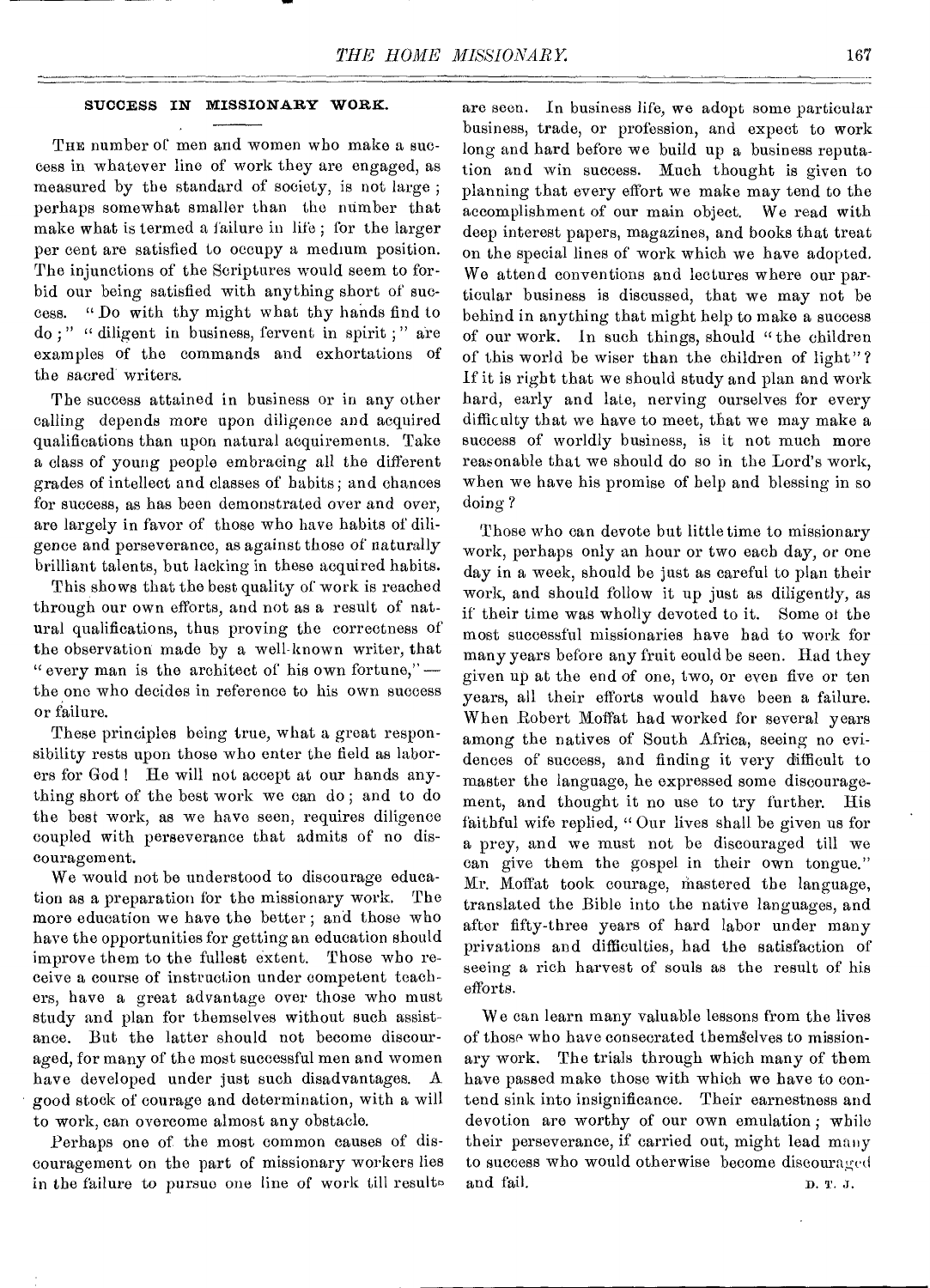#### **PLANS FOR OUR WORK.**

THE General Conference Committee held a session at Battle Creek for nearly three weeks during the month of July, and several important meetings of the Executive Board of the International Tract Society were held at the same time. Inasmuch as the HOME MISSIONARY is published by the international Tract Society, we have thought our readers would be interested to know something of the plans that were laid with reference to our work.

The question of the time and place of our next annual session was one of the most important matters considered. After careful consideration by a committee especially appointed for the purpose, it was decided not to hold an annual session this fall, but to wait until the meeting of the General Conference next March. I trust that all will see the wisdom of this plan, when we say it is expected to hold a general meeting in each General Conference district during the fall or winter, and special attention will be given to instruction in tract society work, at each of these meetings, so that a larger number of people may be benefited than would be likely to go to an annual meeting this fall, held separate from any meetings of other general organizations.

The treasurer's report of the financial standing of the Society for the year ending June 30, 1890, was presented at one of the Board meetings, and carefully considered. This report will be found on another page of this paper, with some explanations, and we trust all our readers will be interested in examining it carefully. Complete reports of the amount of literature circulated by the Society and the amount of time expended by each of the employees, showed to the Board that a systematic plan had been adopted during the last six months, so that the secretaries can at any time give definite information with reference to the work that is being accomplished and the amount of time and labor required to do it.

The work of the Battle Creek and Chicago offices is given in separate reports, and as monthly reports have appeared in the HOME MISSIONARY, we will not take space in this article to speak of the total amount of literature which has been circulated.

A committee' of three was appointed to consider the question of 'preparing some tracts and other literature for the blind. It is hoped that something may be done in this direction soon.

The reports showed that more than \$2,000 had been expended during the past year for the circulation of religious liberty literature by our Society, in the destitute fields of the South and West where

there are no State organizations sufficiently strong to carry on this work. Our readers are all, familiar with the call that has been made in the *Review* for several weeks, for a fund of \$5,000 to meet the expenses of this kind of work; and we are glad to be able to say that much good has been accomplished by the efforts already made, and we expect the remainder of this money when raised will be judiciously used in the same direction.

An extensive correspondence has been carried on in foreign. fields by the secretaries of the Society. As a result of this correspondence, quite an interest has been awakened in some places, especially on the west coast of Africa and in the West India Islands, which seems to demand ministerial labor. The president of the International Society made a request of the Foreign Mission Board for a minister to be sent to West Africa and one to the West Indies, to develop the interest which has been awakened by our correspondence. In response to this request it was decided that Elder C. L. Boyd, who has been in South Africa for . several years, should be sent to West 'Africa early in the year 1891 ; and that Elder D. A. Ball, of Pennsylvania, should go to the West Indies about the first of October, 1890, and make that his field of labor.

There are many places where an interesting correspondence is being conducted to which laborers might be sent, if we only had the consecrated persons to go and the means to bear their expenses. Thus the work of the International Society is being extended to all parts of the earth, reaching even into the " dark continent," and preparing the way for the establishment of mission stations as soon as the necessary preparations can be made. The work of the International Tract Society will have to be restricted during the coming year, unless our people throughout the entire field see the importance of making liberal donations to meet the expense of literature we are sending out. We shall have more to say upon this point in the next two numbers of the HoME MISSIONARY, and hope that the fourth Sabbath donations for the month of October, all of which go to the International Tract Society, will be made exceedingly liberal throughout the entire denomination.

The present working force of the Society consists of four secretaries in the main office, and two in the Chicago office, who devote their entire time to this work, besides three who devote a portion of their time in the main office. In addition to these, the writer spends as much time as possible in office work, and has a stenographer constantly employed in assisting with the correspondence. We hope soon to see the time when the interest in our work will be so increased, and our plans laid in such a way that our work may be greatly enlarged both in amount and efficiency.

There is no limit to the work that may be done, or the good that may be accomplished by the work of the International Tract Society, if we can have the means with which to furnish publications and devoted persons to do the work.  $L_{0.00}$ .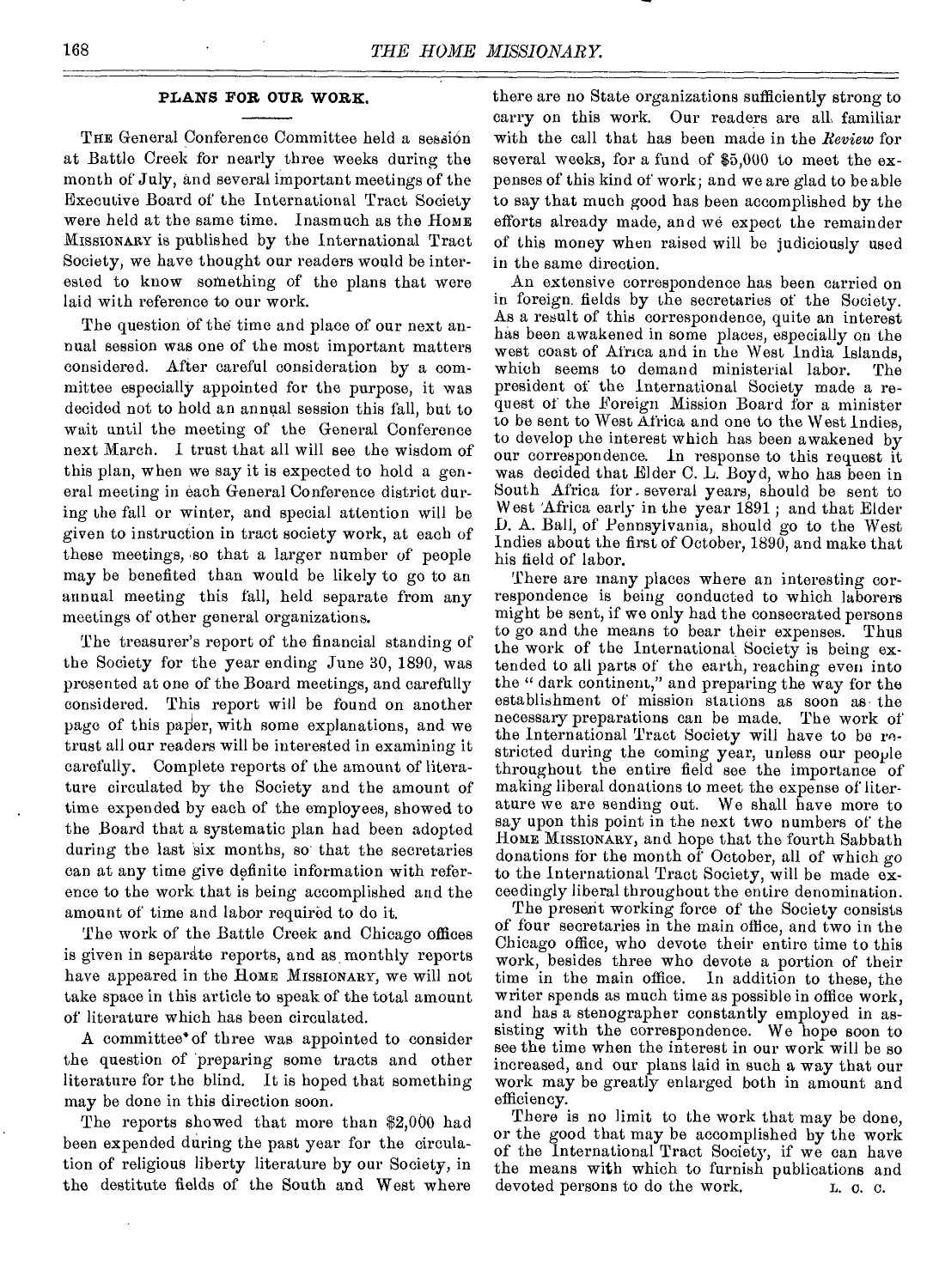#### **BALANCE SHEET AND STATEMENT OF THE INTERNATIONAL TRACT SOCIETY.**

FOR THE YEAR ENDING JUNE 30, 1890.

|                                                                                                                                                                                                                                                                                                                                                                                                                                                                                                                                                                                                                              | Trial Balance.                                                                                                                                                                                                                                                                                                                                                                                                        |                                                                                                                                                                                                                                                                                       | Loss and Gain.<br>Inventory.                                                                                                                                                                                                                                                                                                                                                                                                                              |                                                                                                                                                                                                                                                                                                                                                                                                                        |                                                                                                                                                                                                                                                                              | Stock.                                                                                                                                                                                 | Resources and Liabilities.                                                                                                                                                        |                                                                                                                                                                                                                             |                                                                                                                                                                                                                          |
|------------------------------------------------------------------------------------------------------------------------------------------------------------------------------------------------------------------------------------------------------------------------------------------------------------------------------------------------------------------------------------------------------------------------------------------------------------------------------------------------------------------------------------------------------------------------------------------------------------------------------|-----------------------------------------------------------------------------------------------------------------------------------------------------------------------------------------------------------------------------------------------------------------------------------------------------------------------------------------------------------------------------------------------------------------------|---------------------------------------------------------------------------------------------------------------------------------------------------------------------------------------------------------------------------------------------------------------------------------------|-----------------------------------------------------------------------------------------------------------------------------------------------------------------------------------------------------------------------------------------------------------------------------------------------------------------------------------------------------------------------------------------------------------------------------------------------------------|------------------------------------------------------------------------------------------------------------------------------------------------------------------------------------------------------------------------------------------------------------------------------------------------------------------------------------------------------------------------------------------------------------------------|------------------------------------------------------------------------------------------------------------------------------------------------------------------------------------------------------------------------------------------------------------------------------|----------------------------------------------------------------------------------------------------------------------------------------------------------------------------------------|-----------------------------------------------------------------------------------------------------------------------------------------------------------------------------------|-----------------------------------------------------------------------------------------------------------------------------------------------------------------------------------------------------------------------------|--------------------------------------------------------------------------------------------------------------------------------------------------------------------------------------------------------------------------|
| Present worth, June 30, '89<br>N. Y. Pacific Press<br>London Pacific Press<br>Bible Echo<br>Imprimerie Polyglotte<br>Review and Herald<br>Sundhedsbladet<br>Present Truth<br>$\ddot{\phantom{a}}$<br>Good Health Pub. Co<br>Correspondence Class<br>Bible Slips<br>Chicago Office<br>Donations<br>Expense<br>Library<br>Loss and Gain<br>Life Membership<br>Merchandise<br>Office Fixtures<br>$Periodicals. \ldots \ldots \ldots$<br>Religious Liberty<br>Washington, N. R. L<br>Dan. Home Missionary<br>Swed. Home Missionary.<br>Eng. Home Missionary<br>Ger. Home Missionary<br>Accounts Receivable<br>$Accounts$ Payable | \$<br>$\alpha$ , $\alpha$ , $\alpha$ , $\alpha$<br>166 17<br>والمتعاونة<br>3 73<br>.<br>164 17<br>1772 47<br>.<br>.<br>.<br>25<br>450<br>1585 77<br>80<br>1098 81<br>149 47<br>1138 95<br>$\alpha$ , $\alpha$ , $\alpha$ , $\alpha$ , $\alpha$<br>2812 55<br>567 83<br>1395 22<br>528 86<br>805 91<br>361 45<br>350 09<br>275 72<br>271 90<br>274 91<br>1078 94<br>$\mathbf{r}$ , and $\mathbf{r}$ , and $\mathbf{r}$ | \$8183 99<br>503 64<br>387 94<br>95 09<br>391 79<br>43<br>1290 72<br>179<br>82<br>44772<br>24162<br>900<br>100<br>650<br>1911 58<br>08<br>$\alpha$ , $\alpha$ , $\alpha$<br>.<br>132 78<br>74 73<br>.<br>82 72<br>454<br>960<br>.<br>23 11<br>19 09<br>534 96<br>16 25<br>.<br>155 87 | $\textcolor{red}{\$}$<br>.<br>.<br>.<br>.<br>.<br>$\cdots$<br>.<br>.<br>.<br>$\mathbf{1} \times \mathbf{1} \times \mathbf{1} \times \mathbf{1} \times \mathbf{1}$<br>520<br>لألاحية والمراج<br>.<br>.<br>141 60<br>$\mathbf{v} = \mathbf{v} + \mathbf{v} + \mathbf{v}$<br>$\sim$ $\sim$ $\sim$ $\sim$ $\sim$<br>1248 54<br>522 50<br>.<br>$\alpha$ , and $\alpha$ , and $\alpha$<br>.<br>1.1.1.1.1.1<br>.<br>.<br>$2.14 \pm 0.002$<br>.<br>$\ddotsc$<br>. | $\text{\$}$<br>$\cdots$<br>.<br>.<br>.<br>$\cdots$<br>.<br>.<br>.<br>.<br>.<br>.<br>$\cdots$<br>.<br>1098 73<br>7 87<br>1133 95<br>$\alpha$ is a second of $\alpha$<br>1489 28<br>45 33<br>1312 50<br>524 32<br>796 31<br>361 45<br>$\mathbf{r}$ , $\mathbf{r}$ , $\mathbf{r}$ , $\mathbf{r}$<br>.<br>$\mathbf{a} \cdot \mathbf{a} \cdot \mathbf{a} \cdot \mathbf{a} \cdot \mathbf{a} \cdot \mathbf{a}$<br>.<br>.<br>. | \$<br>.<br>.<br>$\ldots$<br>.<br>$\sim$ $\sim$ $\sim$ $\sim$<br>.<br>.<br>.<br>.<br>.<br>875<br>1 70<br>.<br>1910 78<br>$\alpha$ , $\alpha$ , $\alpha$ , $\alpha$<br>$\cdots$<br>.<br>132 78<br>.<br>$\cdots$<br>.<br>.<br>.<br>. . <i>. .</i><br>.<br>.<br>.<br>.<br>.<br>. | $\$\ldots\ldots$<br>$\sim$<br>.<br>.<br>.<br>.<br>.<br>.<br>.<br>.<br>.<br>.<br>.<br>.<br>.<br>.<br>.<br>.<br>.<br>.<br>.<br>.<br>.<br>. <b>.</b><br>.<br>.<br>.<br>.<br>$\cdots$<br>. | \$8183 99<br>.<br>.<br>.<br>.<br>.<br>.<br>.<br>.<br>.<br>$\cdots$<br>.<br>.<br>.<br>.<br>$\ldots$<br>.<br>.<br>.<br>.<br>.<br>.<br>.<br>.<br>$\cdots$ .<br>.<br>.<br>.<br>.<br>. | 8.<br>.<br>.<br>$\cdots$<br>.<br>163 74<br>481 75<br>.<br>$\cdots$<br>.<br>.<br>520<br>1579 27<br>.<br>.<br>141 60<br>1.1.1.1.1<br>.<br>1248 54<br>522 50<br>.<br>.<br>.<br>.<br>226 98<br>256 63<br>.<br>258 66<br>1078 94 | \$<br>$\sim$<br>337 47<br>387 94<br>91 36<br>391 79<br>$\sim$ and $\sim$ and $\sim$<br>.<br>179 82<br>447 72<br>24162<br>.<br>.<br>.<br>.<br>.<br>.<br>.<br>. <b>.</b><br>.<br>.<br>.<br>.<br>263 06<br>.<br>.<br>155 87 |
| Cash, June 30, 1890                                                                                                                                                                                                                                                                                                                                                                                                                                                                                                                                                                                                          | 110                                                                                                                                                                                                                                                                                                                                                                                                                   | .<br>\$14,704 57 \$14,704 57<br>Balance, Present Worth, June 30, 1890                                                                                                                                                                                                                 | والمتهاج والمناو<br>$Net\ Loss \dots \dots$                                                                                                                                                                                                                                                                                                                                                                                                               | .<br>\$6769 74                                                                                                                                                                                                                                                                                                                                                                                                         | .<br>4715 73<br>\$6769 74                                                                                                                                                                                                                                                    | .<br>4715 73<br>3468 26                                                                                                                                                                | .                                                                                                                                                                                 | $1 \; 10$                                                                                                                                                                                                                   | .<br>3468 26                                                                                                                                                                                                             |
|                                                                                                                                                                                                                                                                                                                                                                                                                                                                                                                                                                                                                              |                                                                                                                                                                                                                                                                                                                                                                                                                       |                                                                                                                                                                                                                                                                                       |                                                                                                                                                                                                                                                                                                                                                                                                                                                           |                                                                                                                                                                                                                                                                                                                                                                                                                        |                                                                                                                                                                                                                                                                              | \$8183 99                                                                                                                                                                              | \$8183 99                                                                                                                                                                         | \$5964 91                                                                                                                                                                                                                   | \$5964 91                                                                                                                                                                                                                |

THE above statement shows the financial standing of the Society, June 30, 1890. It may be interesting to our readers to have a few words of explanation, calling attention to a few points in this statement.

About the first thing that will attract attention is that our present worth is \$4,715.73 less than it was June 30, 1889. Looking at this from a purely business stand point, it indicates a net loss of that amount, and would indicate that our work has been unprofitable. The fact is, however, that the greater our loss, financially, the more successful is our work, for our work consists in the gratuitous distribution of literature. The first of the two columns, headed "loss and gain," with the exception of two small items (\$7.87, and \$45.33), indicates the total value of gratuitous work done by the Society at its main office during the year, which would be \$6,716.54. We might fill a twenty-four page paper the size of the HOME MISSIONARY, every week, with letters from correspondents, and interesting information as the

result of this expenditure of publications. Besides this, \$1,184.71 of the amount due from the Chicago office is gratuitous work done at that office since it was opened in December, 1889. We have received towards these amounts the sum of \$2,043.56 for life membership and donations.

We believe our missionary workers everywhere will be glad to see that the International Tract Society is pushing its work forward so vigorously, and be not only willing, but anxious to assist it by contributing liberally to meet the expense of the publications which we can use to such excellent advantage. We shall give such items of our work as we have room for in the HOME MISSIONARY from month to month, and shall be glad to give any information by correspondence that may be desired with reference to any part of it. In short, we want our readers to be kept well informed as to what we are doing with the means placed in our hands, and what it is accomplishing. L. O. C.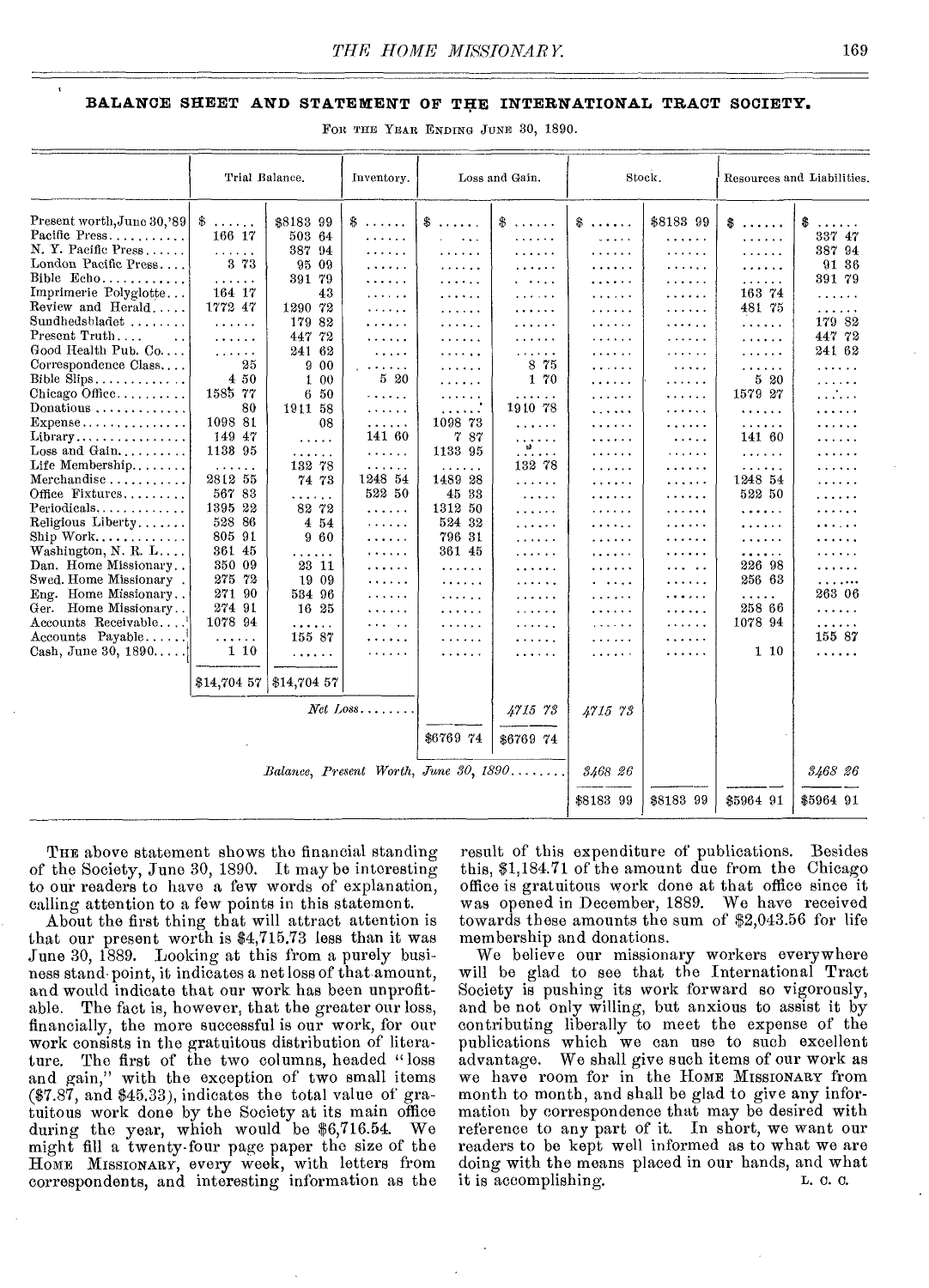# Extracts from Correspondence:

From the Rev. - also editor of Tridgetown, Barbadoes, W. I., with whom an interesting correspondence has been carried on for some time : —

" I have duly received your publications forwarded to my address, but the choicest lot came last week. Accept my best thanks for them, and for the valuable book that accompanied them. I have dipped into it enough to see that it is deeply interesting, and I shall read it carefully and prayerfully. The tracts are being appreciated. Poor people often come to me now, for a tract, and the *Instructor* is gladly welcomed. Your method of sending small supplies and frequently, is better than sending a large number at one time. You may be sure they are read. I have been interested in the discussion of the Sabbath question. I agree with the proposition that the seventh day is the Sabbath, but is not the first day the Lord's day, in a special sense ? So I am inclined to think. I circulate the *Signs of the Times* widely." •

From a missionary who is laboring at Nagasaki, Japan : —

" Allow me to thank you for the papers you are sending us. I put them at once in the reading-room of our school (Cobleigh Seminary), and you may be sure they will be read by many young men. I distribute the *Youth's Instructor* where I think it will do the most good, and also the tracts. I had at once a grand opportunity of using one of the tracts on tobacco, and sent it on its way of doing good."

From a letter received later he says : —

" Thanks for the last monthly package, and for your letter of May 10. I am glad to get the whole, especially the Social Purity tracts. Thanks for your kind words of appreciative reference to my work. It is heavy indeed, but it pays."

From Montserrat, W. I. :—

" I have received the religious reading you have sent me, and I am well pleased with it as well as many others. I was one of many who bought 'Thoughts on Daniel and the Revelation,' of Mr. Arnold, and I also helped him in his work while here. The people are asking me every day when he is coming back to Montserrat."

From a physician in Barbadoes, who, while attending to his professional duties, finds time to look after the spiritual interest of his patients : —

"It affords me pleasure to have to acknowledge the receipt of your letter with its accompanying package of literature, for which I am very thankful; for as I have for several years past been engaged in the great and glorious work of teaching Christianity and temperance, both by personal example and also by precept, and as the discharge of my medical professional duties frequently affords me the opportunity of speaking a.' word for Jesus,' your publications are very acceptable, and I shall be very glad for future continued favors, including *Good Health."* 

From a letter of later date, we take the follow $ing:$ 

"Your valued favor, with publications, came to hand the 5th inst. I have to ask you the favor to forward to a friend of mine at Port of Spain, Trinidad, some of your useful publications ; he has promised me to judiciously distribute them in that great con\_ ter of Roman Catholic superstitution and error. I very highly

appreciate your noble and praiseworthy motive in doing good unto others, by kindly *offering* to forward me some *of* your publications, which I shall always be most thankful for, and as my object is in common with yours, I leave the selection to you. Hoping to have the pleasure to receive another favor from you at no distant date, I remain,  $\cdots$ 

From a Wesleyan minister at Basseterre, St. Kitts,  $W. I. : -$ 

" I have received your first package, and am happy to state that they are quite encouraging to those who value good literature. I will state some small results already from the reading of your publications. A poor neighbor of mine was sick for many months, and had not led a correct life. I made it my business to present him a tract on the coming of the Lord ; he seemed grateful for it, and asked me to read it to him. I did so, and soon after he sent for me to call upon him, and we had a talk as to our Lord's coming. He felt the force of the exhortation, and at once made a full surrender. and saw his way clear. After this I was with him for ten nights, and on the 22d of May he passed away to rest. I gave another brother one on the poison of tobacco. After a few days he smashed his pipe in pieces. Then a sister came to me and said,  $4$  Mr.  $$ how we ought to look for our Lord's coming !' Let us pray that the 'Lord will send more laborers into his vineyard.'"

From an old correspondent at Belize, C. A. : —

"I think your papers are well disseminated around this town, by this time, for I have many times been questioned about the doctrine of the immortality of the soul ; some believe in accordance with your teaching, and some do not. It is yet dark to me, for I cannot see otherwise than when I die, I will enter in'o immediate rest. The Saviour said to the thief on the cross, 'To-day shalt thou be with me in paradise.' If you would enlighten me where that paradise is, *if* you can prove to me that it is the grave, then I will be reconciled. Otherwise, I hold it is in heaven. Many thanks for the *Signs* and *Instructors."* 

This letter from Cairo, Egypt, from which these extracts are taken, was received from another of the six students referred to in July HOME MISSIONARY : —

" I cannot express my thanks in words when I received the very good book sent me by your respected society, entitled Marvel of Nations.' It will indeed teach me a lot of facts about your splendid country, in which I am sure I will be one day. Had I money to come to America, I should be in Battle Creek in no time, to consult you. It is stated that our government intends to send three of our brightest pupils to some place where English is mostly spoken, to complete their education, and I hope to be among them, for I have been for two years at the head of my class. I have had a very great interest in reading the Life of Bates,' which you sent me, and still more interest in reading a few lines in your Bible (which unfortunately I did not keep more than half an hour), sent to Ahmed Khalis."

(" Bible Readings for the Home Circle" is referred to.)

From an influential gentleman in Christiansted, St. Croix, W. I. :  $-$ 

" Have just arrived from a trip abroad, and I hasten to thank you for parcels received. Please send some temperance literature<br>and other matter to ————. This lady is the wife of the An-This lady is the wife of the Angelican minister; she became very much interested in my narration of your efforts, and I promised to communicate with you in her behalf. You may likewise send to Rev. send me catalogues of books to select volumes for the library. Two parcels just arrived from the post-office ; among other things is a book entitled 'Marvel of Nations ; ' accept thanks. While away, I took some of your papers with me to the neighboring islands, and succeeded in establishing, or rather creating, much interest in places where your papers were hitherto unknown. God bless the noble work."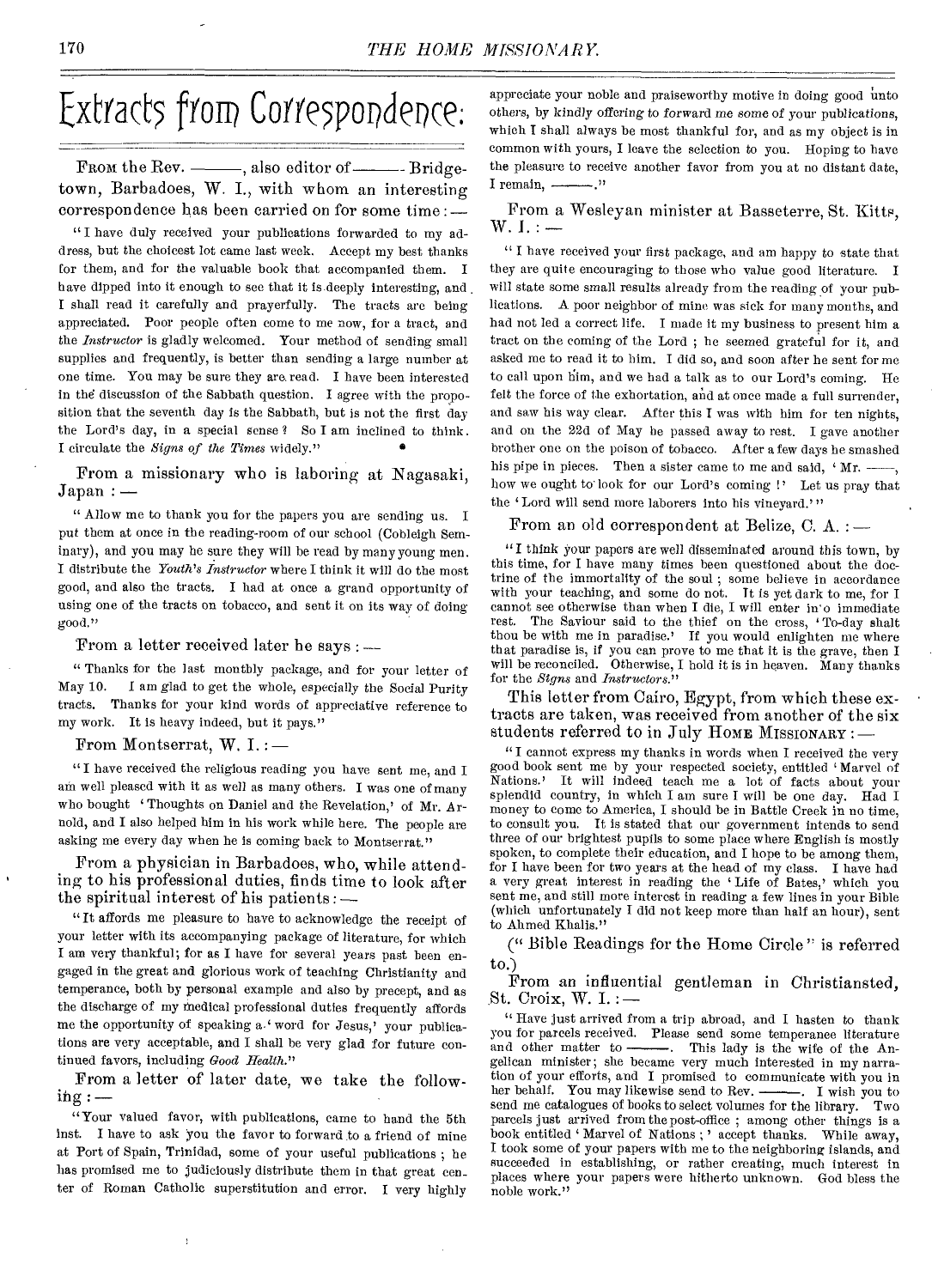# The Children's Page.

WE hope that the older ones will do all they can to help make this<br>page a profitable one for the children. In some schools it may be best<br>to have the article read in place of the egeneral exercises of the children's<br>divis

#### **DEAR CHILDREN : --**

**To-day** we are going to talk about house-keeping in the heart. Most all little girls like to play housekeeping. They have their play-houses, and furnish them with tables, chairs, and many other nice things

Now there is a text of scripture in Prov. 4:23, which reads like this: "Keep thy heart with all diligence; for out of it are the issues of life."

Our hearts are the houses in which our thoughts and feelings live. Our bodies walk out of **Our** houses every day ; just in the same way the thoughts, words, and feelings come out of our hearts. " Out of it are the issues of life." A house is built for comfort, and everything is arranged so as to add to our happiness.

.Do you think the house you live in would be comfortable or pleasant with only bare walls?— No, it would not be a comfortable place. It must have chairs, tables, bedsteads, and many other nice things that are good and useful. So the heart will have feelings, loves, hates, and plans. If these are not good, the heart will not be comfortable. think there would be any comfort, if a table was full of sharp things that ran into us every time we ate at it ?

So if the heart is furnished with bad feelings, and with the love of bad things, it will not be comfortable. I said that the heart must have plans. What is a plan ?— It is the thinking out of' what we intend to-do in the future. There were two boys who lived in the same village. One of them always had a plan. In the morning he used to plan out his work and his study, and even his play, for the day. He grew to be a farmer. His farm and work were well planned. His crops, his fences, and cattle were better than those of many of the other farmers. The other boy seldom had a plan. He became a farmer also, but he did not succeed. He was always behind ; hoped something would turn up to help him, in the trouble that his want of plans brought him ; his heart was not furnished well, and so was an uncomfortable house.

I said a house must have good furniture to give us comfort, and the heart must have good feelings, loves, and plans.

When girls are proud or unkind, the heart needs cleaning. When boys quarrel and swear, the bad things come from the heart. A mother found that her boy had learned to swear. She tried to show him that his heart was dirty, and needed washing ;

she could not do that, but as the dirty words came through the mouth, that must need washing also ; so every time he said a bad word, she washed his mouth with soap-suds. Remember this, children, and whenever boys or men swear in your presence, think of the soap-suds.

I suppose you are all wondering how the heart can be cleansed, when it is dirty and full of bad things. I will tell you. God alone can make the heart clean, and Jesus will do it if we only let him in. You all know that in the spring the house has to be cleaned ; the dust flies, and the scrubbing goes on, the carpets are up, windows out, and it is not very comfortable or pleasant. But how good and sweet it is afterwards ! So when Christ cleanses the heart, and turns out the bad in it, it is not pleasant. Some of the sins we want to keep, but Christ must have the whole heart, and they must go. Peace and happiness come when the heart is cleansed.

But there is another thing we need in a house to help make it comfortable. We could not keep house without good food. We need good food to nourish our bodies, and keep us from starving.

In the same way the heart must have good food. All the good things you read in the Bible are food for the heart. Children as well as old people, are invited to eat of this food. There is a beautiful pasvited to eat of this food. sage in Isaiah 55, where the good God asks us to give up eating the bread of sin, which never satisfies, and " eat ye that which is good." Children, let the heart have all the good food given in the Bible, then it will grow, and you will be great in the sight of the Lord.

Christ is said to come into the heart and sup with us. That must be a grand feast, and with good company. Here we have another thing which adds to the comfort of a house ; it is good company.

In some countries there are scorpions with sharp claws and a sting in their tail. Sometimes they drop down on people in their houses, and they get into the beds, under the pillows, and into boots and clothes. They are bad company in the house.

Just such bad things as these get into the hearts. There are evil thoughts, murders, lying, and many other bad things. The Bible says the bad heart is like a cage of unclean birds. Bad things get into the hearts of children. You know that all bad company in the heart is uncomfortable.

I saw two boys fighting a few weeks ago; they<br>d bad company in the heart. Good company had bad company in the heart. always brings comfort. The way to have good company in the heart is to keep out the bad company. The best company that we can have is the Lord Jesus. He tells us that he stands at the door of the heart, and if we will open the door, he will come in and sup with us. Just think of Jesus in the heart ; he brings peace and joy, and makes us very happy.

A little girl that had him for company in her heart said, "I am so happy, I want to tell everybody." When Jesus comes into the heart, he brings a great deal more good company with him, and they make us happy all the time.

Children, have you Jesus in the heart? If not,<br>thim in to-day. AMELIA COOK. let him in to-day.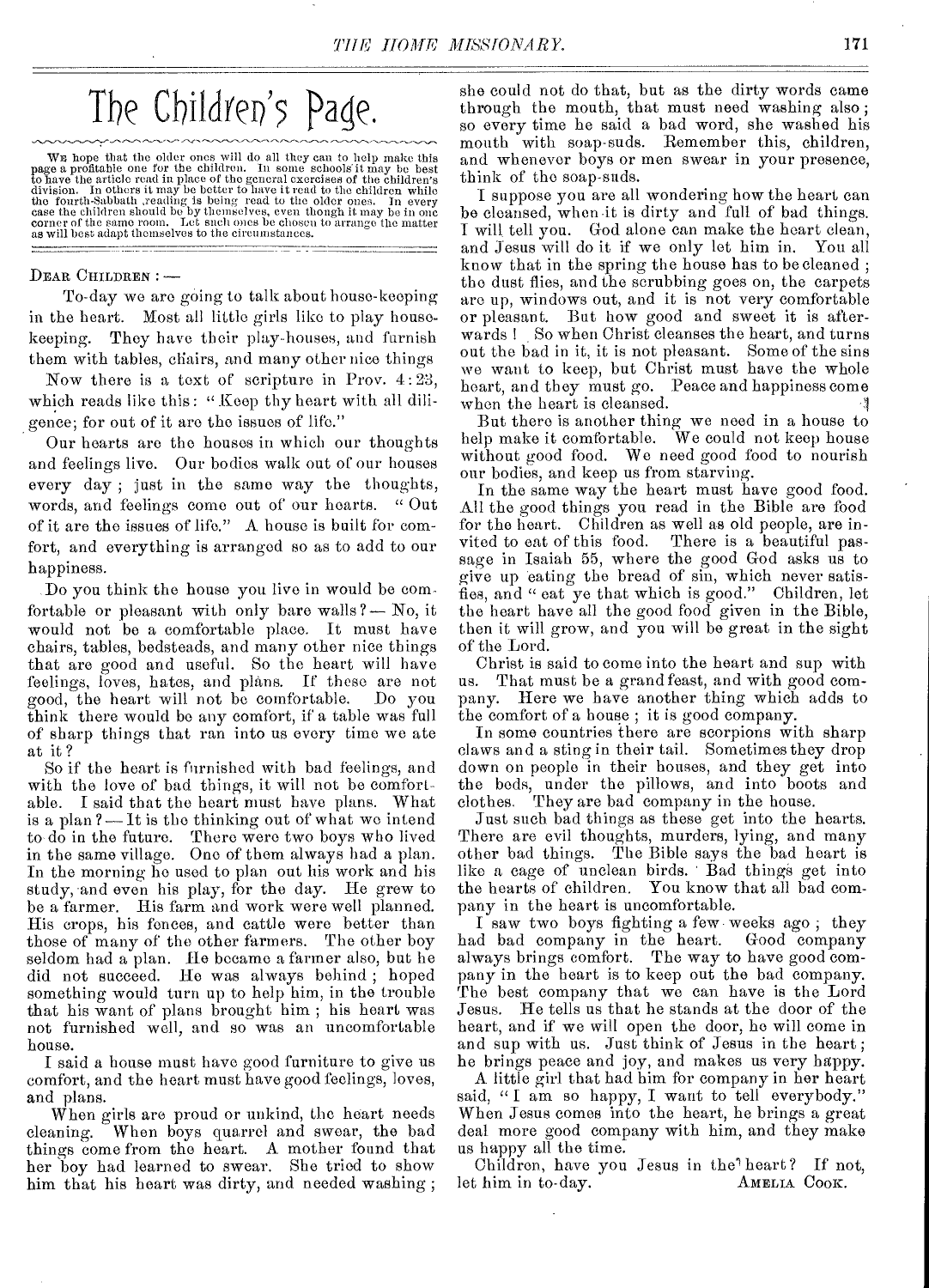## FOREIGN MISSIONS.

CONDUCTED BY W. C. WHITE.

#### PAPAL EUROPE.

FRANCE, Spain, Italy, Austria, and Belgium are so largely Roman Catholic in religion, that their united territory is called papal Europe.

For more than a thousand years Rome held all Europe firmly in her grasp ; but the great moral and political revolutions of the sixteenth century, cut off England, Scotland, Holland, Denmark, Norway, Sweden, Prussia, and parts of Germany and Switzerland.

" At the time of the Reformation, Spain, Portugal, and Austria were the dominant powers in Europe. Spain, that made England quake at the terrors of her "Invincible Armada," had three times, perhaps six times, the population of England ; now England, after all the millions she bas sent to colonize India, America, and Australia, has still twice the population of Spain. During fifty years, from 1825 to 1875, England gained 119 per cent ; Prussia, 72 ; Austria, 27 ; France, 12 ; or, taking excess of births over deaths, if France be represented by 1, Austria wiN be represented by 3, Russia by 5, Prussia by 6, and England by 8."

Protestant nations now hold the balance of power in Europe, and are steadily gaining in numbers, wealth, prestige, and power. But alas, it is only the nations calling themselves Protestant that are thus gaining strength; the cause of Protestantism is at a stand-still. We rejoice that Protestants are gaining in numbers in Catholic countries, but we must not overlook the fact that Catholics are gaining quite as rapidly in Protestant lands.

Fifty years ago the obstacles to work in papal lands were almost insurmountable. The chief hinderances at that time have been enumerated as follows: 1. A designing priesthood. 2. An autocratic system. 3. Lodging authority in man rather than the word of God. 4. Ignorance of the Bible.<br>5. Superstition. 6. Union of church and state. 6. Union of church and state. But at peril of liberty, men persevered in their efforts to circulate Bibles, and preach a pure gospel.

During the last twenty-five years, great changes have taken place. The Bible is freely circulated in Spain ; and in France there is not only freedom of worship, but the order has been given for the elimination of all priests and nuns from the government schools within the next four years. In Italy, where two thirds of the people could not read or write, education is now compulsory. Protestant evangelization goes on unmolested in Rome, and Protestant churches are multiplying.

"Savonarola's dying cry was, 'O Italy, I warn thee that only Christ can save thee ! The time for the Holy Ghost has not come, but it will !' What if that martyr of Ferara could have seen Italy's

history from 1848 until now ! Where in 1866 a Protestant preacher was expelled for preaching, twenty years later Leo XIII. says to his cardinals, With deep regret and profound anguish we behold the impiety with which Protestants freely and with impunity propagate their heretical doctrines, and attack the most august and sacred doctrines of our holy religion — even here at Rome, the center of the faith and zeal of the universal and infallible teacher of the church.'"

#### IMMORALITY IN SPAIN AND AUSTRIA.

A CORRESPONDENT of the *Christian Advocate* who had been traveling in Spain, expressed his views as to the moral condition of the people as follows : —

" The influence of Romanism on morality in Spain is, after all, the question of deepest significance. Making all allowance for many devout and conscientious persons in that church who are earnestly trying to serve God according to the light they have, and whose consciences are only sophisticated upon the ceremonial requirements of Romanism, it is to be doubted whether any positive influence for good upon the morality of the Spanish people is exerted by the church. Priests, as a class, are notoriously frivolous and profligate. The hardest things we heard said of them came from Catholics, and no Protestant would dare to speak publicly of them as they are spoken of by their own people. In one great city the wife of a foreign consul, herself a Catholic, declared that 'there were but three or four priests in the entire church in that city to whom an honest woman could confess.' The people consider the confessional, chiefly frequented by women, as an organized institution for the destruction of the family.

"Priests, when performing their mercenary services in the largest cathedrals, are often frivolous. In the Seville cathedral the most disreputable spectacle I ever saw in any religious edifice was presented by a number of priests, who were chanting the requiem<br>for a deceased priest. They laughed and talked They laughed and talked during the service, and even the leader, when not engaged in singing himself; joked and laughed with the rest of those who were unemployed, without any attempt at concealment. . . .

" The Sabbath is the great day for bull-fights, and from the most elaborate services in the cathedrals, closing at one o'clock, the people hasten to the bullfight, and spend the rest of the day in a manner incompatible with religion of any kind.

" The work done by Romanism everywhere, of establishing a false conscience and of treating the whole subject of moral accountability on a sliding scale, giving absolution without holding the soul to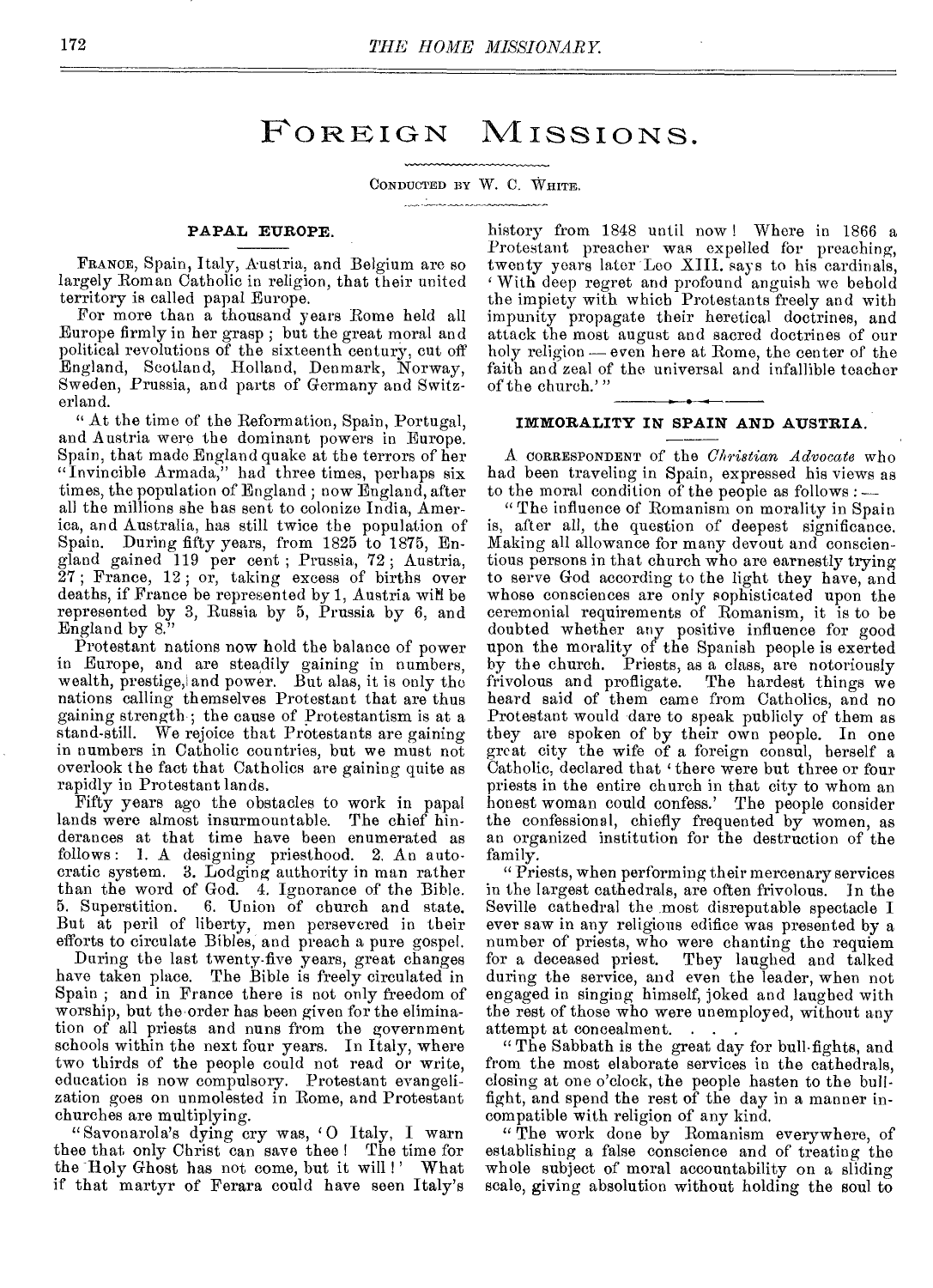its allegiance to God, has in Spain gone to the last degree compatible with human nature."

A long-time resident in Austria testifies that "the moral degradation is far greater than in this land among the same classes. We do not know Romanism in America. There it fosters licentiousness, both in its grosser and more refined types, so that the maxim has been framed, 'The nearer to Rome, the nearer to hell."

#### THE GREATEST GOSPEL FIELD.

SINCE the introduction of the gospel, no portion of the earth has witnessed so much of the work of God as Europe. The great apostle soon found his way to this field in answer to the cry, " Come over and help us." In his day, several strong churches were founded, to which more than half his writings were addressed. Early established in Greece, Italy, southern France, and Spain, the gospel made its way against heathenism in all directions, penetrating as far north as Germany in the days of Constantine. Subsequently, Europe has been the chief theatre of action in the great work of the gospel. Her various and numerous nations have produced many more Christians than all other portions of the earth combined. She has produced by far the largest number of witnesses for the truth, and the darkness of the world's midnight was lighted by the blaze of the funeral pile here more than in any other land ; and when the time came to dispel the darkness engendered by the apostate church, God chose his instruments chiefly from Germany, France, Switzerland, and Italy. Here many of the great prophetic scenes so vividly depicted in the Revelation have been enacted, and will continuo to be enacted till the close. Here the final judgment in the seven last plagues begins to be poured out; and when the voice of the Life-giver is heard by the sleeping saints, will not more arise from central Europe than all other parts of the earth together ?

In consideration of these facts, who can doubt that the Lord will yet do a great work in this field? Will he not send the final message to a land watered by the blood of so many faithful witnesses who sacrificed all to maintain the truth ? When the angel comes down from heaven having great power, and the earth is lightened with his glory, his cry is against Babylon, and where will that apply to such an extent as in Europe? Immediately following is the call, "Come out of her, my people." This call is to Babylon, and wherever the largest portion of Babylon is, the burden of this message will apply.

Judging by the experiences of the past and the prophecies of the future, central Europe will be one of the chief stages of action in the closing work. But who is to give the final call, " Come out of her, my people"? In his mercy, God has permitted man to act as his ambassador among men, and it is by man that this last message will be proclaimed. call will be given by those that are in the light and have the truth for their time ; the Lord will not send those that have not the truth. He will come to those that have the light, and will use all that

are prepared for it, working through them with such power that it appears as though the voice proclaiming the message comes direct from heaven. Rev.  $18:4$ . When we consider our obligations to God, and our duties to the world in this message, let us not forget central Europe. The Lord has led his people to begin a work here, but it is only *begun ; whole nations* have not yet heard of the third angel's message ; there is yet a great work to be done here. May the Lord put it into the hearts of many to aid with their means and talents, that this great work may be accomplished !

H. P. HOLSER.

#### PAPAL EUROPE.

1. WHAT countries constitute papal Europe ?

2. What part of the people there are Catholics? 3. What is the state of morality in these coun-

tries?

4. Name some of the obstacles to Protestant evangelization, fifty years ago.

5. W hat changes have taken place ?

6. What power dominated Europe three hundred years ago ?

7. What were the strongest nations one hundred years ago ?

8. Which are the most powerful nations to-day ?

9. Has Protestantism increased in power to correspond with the development of the Protestant nations ?

10. Have Protestants ceased to protest ?

#### THE BOARD OF FOREIGN MISSIONS.

IN connection with the midsummer meeting of the General Conference Committee, which was in session July 8-29, at Battle Creek, Mich., the Board of Foreign Missions held nine meetings, at which considerable business was transacted. Our limited space in this journal will only permit of a brief mention of some of the most important matters considered, and a more extended report will be found in the Missionary Department of the *Review and Herald.* 

Encouraging letters were read from Elder S. N. Haskell, relative to the work to be done in Africa, India, and China. There are " open doors " in each of these countries, and a great need of laborers. What is most needed are teachers and missionary nurses, who can also act as Bible teachers. To labor in these lines of work successfully, one or two years of special study are necessary. One hundred young men and women should be preparing to enter these and similar fields.

Earnest appeals for laborers to be sent to them were read from Sabbath keepers in the island of Ruatan, the West Indies, and the Gold Coast, West Africa. Also most interesting communications from our laborers in Europe, South Africa, and Australia.

The missionary ship was named *Pitcairn,* and Elder E. H. Gates of Colorado was chosen to superintend our missionary work in Polynesia. Brethren A. J. Reed of Massachusetts and J. I. Tay of Cali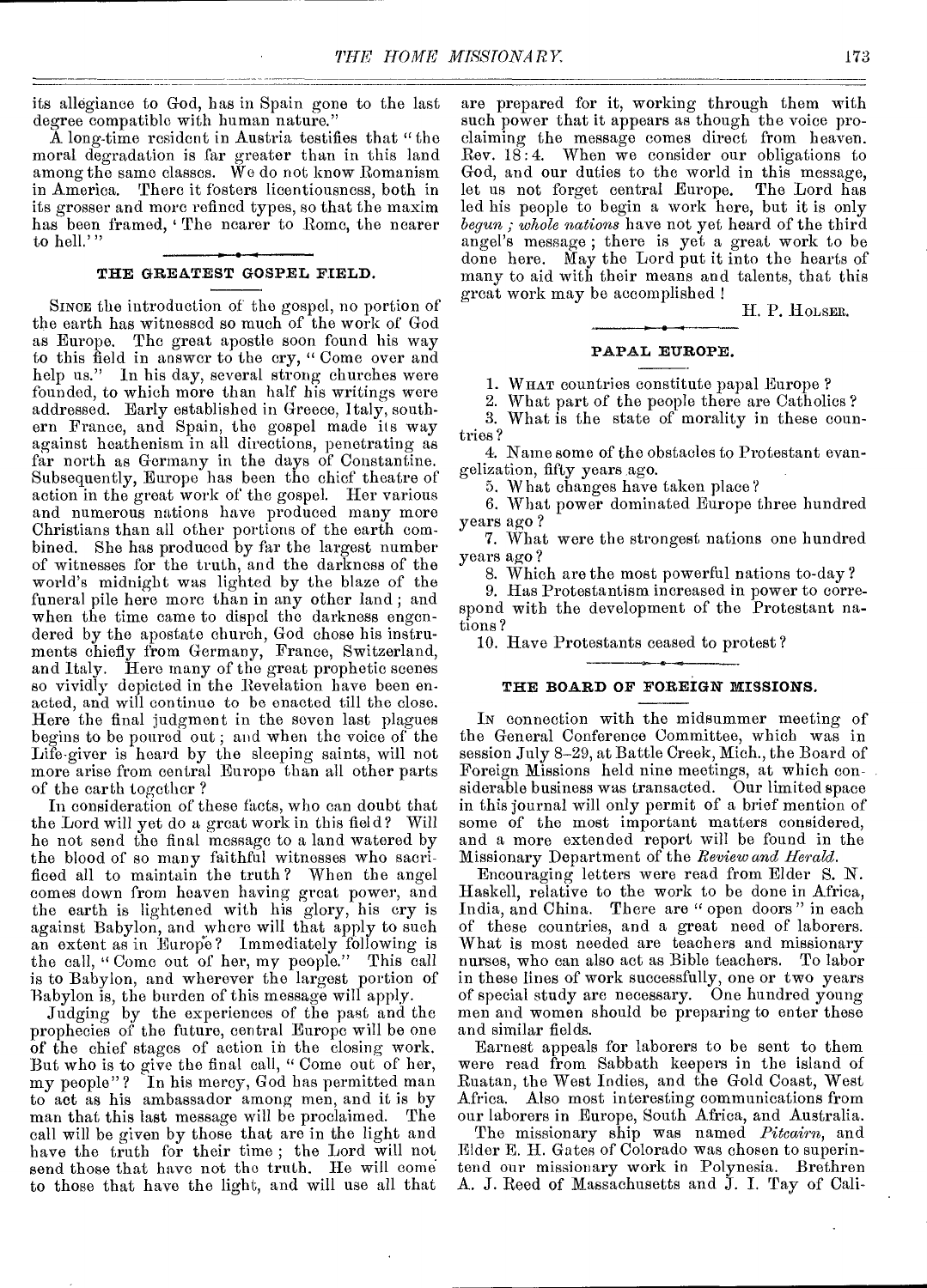fornia were selected as assistants. The *Pitcairn* is to be supplied with a large and well-chosen library for the use of the missionaries, with a stock of dry goods to be used in place of money in purchasing necessary supplies from the islanders, and a full supply of religious books in the several languages in which we publish. It is expected that the *Pitcairn*  will sail early in October.

In response to the appeal for help from the west coast of Africa, it was decided to recommend Elder C. L. Boyd of South Africa, to visit the Gold Coast, Cape Palmas, Sierre Leone, and other points as the way may open. It was also voted that Elder D. A. Ball of Pennsylvania go to the West Indies, to develop the interest which has been awakened through the reading of books sold by Brother Wm. Arnold, and by correspondence from the secretaries of the International Tract Society.

A code of By-laws was adopted, to govern the action of the Board, and standing committees were International Tract Society<br>A code of By-laws v<br>action of the Board, an<br>chosen as follows : --<br>On Europe and Asia. -*Chosen as follows :*  $\frac{1}{2}$ <br>*On Europe and Asia.* - O. A. Olsen, C. Eldridge,

and A. T. Robinson.

*On Africa, South America, Mexico, and the West Indies. -* L. C. Chadwick, E. B. Miller, and R. M. Kilgore.

 $\overline{On}$  Oceanica. — D. T. Jones, L. Mc Coy, and R. A. Underwood.

*On the Education and Qualification of Missionaries.*  -E. B. Miller, C. Eldridge, and W. C. White.

 $\mathit{On}$  Finance.  $\longrightarrow$  W. C. White, A. R. Henry, and L. C. Chadwick.

*On Appointments and General References. -0.* A. Olsen, D. T. Jones, and E. W. Farnsworth.

Questions of finance occupied a large place in the councils of the Board. The committee on appropriations, whose report is given in another column, found that \$68,800 would be necessary for the maintenance of our work from June 1, 1890, to June 1, 1891.

A plan was outlined for the organization and work of local advisory committees in mission fields, and various propositions looking to the opening of new missions, and the fitting up of workers for the same were considered. These we shall refer to in future articles. W. C. WHITE,

*Secretary of the Board.* 

#### **MISSIONARY APPROPRIATIONS**

FOR YEAR ENDING JUNE 30, 1891.

#### CENTRAL EUROPE.

| For laborers in Germany, Russia, and Switz-<br>$erland \dots \dots \dots \dots \dots \dots \dots \dots \dots \dots \dots$ | \$4,000 |   |
|---------------------------------------------------------------------------------------------------------------------------|---------|---|
| For laborers and publications in Bohemia,                                                                                 |         |   |
| Austria, Poland, Russia, Italy, Rouma-                                                                                    |         |   |
| nia, France, Belgium, Algiers, Spain,                                                                                     |         |   |
| Portugal, and Holland                                                                                                     | 3,400   |   |
| For Hamburg mission and school                                                                                            | 1,900   |   |
| For Les Signes and Herold                                                                                                 | 500     |   |
| For improvement of printing facilities at                                                                                 |         |   |
|                                                                                                                           | 1,800   |   |
| For translation and publication of new                                                                                    |         |   |
| $books, , , , , , , ,$                                                                                                    | 3,000   |   |
|                                                                                                                           |         | . |

#### SCANDINAVIA

| <b>סעבוע באנגער המ</b> ס                                                                                                     |              |          |
|------------------------------------------------------------------------------------------------------------------------------|--------------|----------|
| For laborers in Denmark, Norway, and.                                                                                        | 3,700<br>800 |          |
| For improvement of printing facilities at<br>Christiana                                                                      | 1,500        |          |
| For interest on $debt$<br>For new books $\ldots$ , $\ldots$ , $\ldots$ , $\ldots$                                            | 500<br>2,000 |          |
| GREAT BRITAIN.                                                                                                               |              | \$8,500  |
|                                                                                                                              |              |          |
| For laborers in England, Ireland, and Scot-                                                                                  | 2,800        |          |
| London mission and school $\ldots \ldots \ldots$                                                                             | 3,225        |          |
|                                                                                                                              | 1,225        |          |
| For Present Truth $\ldots \ldots \ldots \ldots \ldots$<br>For publishing and canvassing work                                 | 1,750        |          |
|                                                                                                                              |              | \$9,000  |
| SOUTH AMERICA.                                                                                                               |              |          |
| Exploring the field and training of workers<br>Transportation of self-supporting mission-                                    | 1,500        |          |
| $aries \ldots \ldots \ldots \ldots$                                                                                          | 2,000        |          |
|                                                                                                                              | 1,500        |          |
|                                                                                                                              |              | \$5,000  |
| MISSIONARY SHIP.                                                                                                             |              |          |
| $Construction \dots \dots \dots \dots \dots \dots \dots \dots \dots$                                                         | 12,000       |          |
| ${\bf Fittings}$ and ${\rm stock.}$ , , $\ldots$ , $\ldots$ , , , $\ldots$ ,                                                 | 3,200        |          |
|                                                                                                                              | 2,280        |          |
| Officers and crew                                                                                                            | 2,320        |          |
| $\text{Running}$ Expenses                                                                                                    | 2,200        |          |
| MISCELLANEOUS.                                                                                                               |              | \$22,000 |
| $\Lambda$ mission to the Jews                                                                                                | 1,500        |          |
| Africa, transportation and support of                                                                                        |              |          |
| laborers                                                                                                                     | 3,000        |          |
| Organization and training of canvassing<br>companies in Australia and South Africa,<br>including time and traveling expenses |              |          |
| of E. M. Morrison<br>Exploring new fields, and training<br>of                                                                | 1,600        |          |
| workers for India, China, and Japan,<br>including the traveling expenses of                                                  |              |          |
| Brethren Haskell and Magan                                                                                                   | 2,700        |          |
| For the West Indies.                                                                                                         | 900          |          |
|                                                                                                                              |              | \$9,700  |
|                                                                                                                              |              | \$68,800 |
|                                                                                                                              |              |          |

#### **BY-LAWS OF THE BOARD OF FOREIGN MISSIONS**

OF THE SEVENTH-DAY ADVENTIST GENERAL CONFERENCE.

#### ARTICLE I.

THE President of the General Conference shall he chairman of the Board of Foreign Missions, and shall, after each regular election of the Board, appoint, unless otherwise provided for, such standing committees as are created by these By-laws.

#### ARTICLE II.

SECTION 1. The Foreign Mission Secretary shall be secretary of the Board, and his duties shall be to maintain a regular correspondence with superintendents of missions, and with the supervising committees of the Foreign Mission enterprises under the management of the Foreign Mission Board; to make regular reports of the condition and wants of the mission, to the Board, or to such standing committees as may be created for this purpose by the Board; to communicate the decisions of the Board to its agents in foreign countries; and to report to the Conference at its sessions, the workings of the Board, and the condition, progress, and wants of its foreign missions.

SEC. 2. The treasurer of the General Conference shall be treasurer of the Foreign Mission Board; and it shall be his duty to receive all money belonging to the Board, to keep an account of the same, and to disburse it by order of the Board, and to make a full \$14,600 report thereof annually to the Board.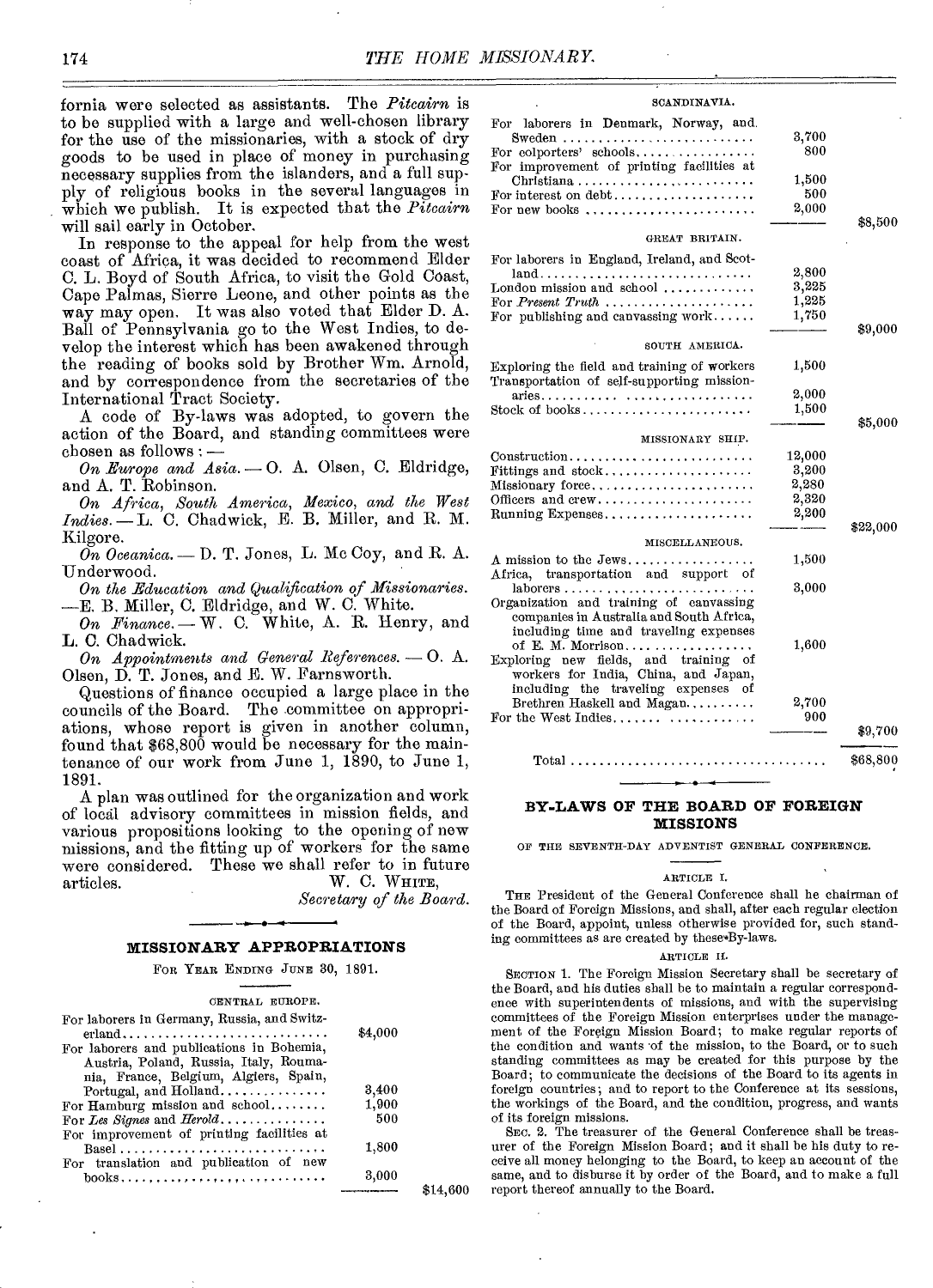### **MICHIGAN.** — *Continued.* | **MICHIGAN.** — *Continued.* | **MICHIGAN.** — *Continued.*

SECTION 1. The Board shall meet semi-annually, at such time and place as may be decided upon by the Board, or appointed by the president.<br>SEC. 2. St

Special meetings may be called by the president and secretary when such meetings shall be considered necessary to the interest of the work in foreign fields.

SEC. 3. Seven members of the Board shall constitute a quorum for the transaction of business.

#### ARTICLE IV.

SECTION 1. The standing committees of the Board, for the present, shall be:—

 $(a.)$  A committee of three on Europe and Asia.

*(5.)* A committee of three on Africa, South America, Mexico, and the West Indies.

(c.) A committee of three on Oceanica.

 $(d.)$  A committee of three on the education and qualifications of missionaries.

(e.) A committee of three on finances.

 $(f.)$  A committee of three on appointments and general references.

SEC. 2. The Board may appoint such other committees from time to time as the interests of its work demand.

SEC. 3. It shall be the duty of the committees on different fields to make a careful study of their fields, and to make such recommendations as may seem to them expedient for the interest of the work.

SEC. 4. It shall be the duty of the Committee on the Education and Qualification of Missionaries, to look out those who have a burden for the foreign mission work, and lay out for them a course of study, and encourage and assist them in preparation for missionary work.

SEC. 5. It shall be the duty of the Committee on Finances to present to the Board, annually, a report of all the funds received and expended, and an estimate of the funds necessary to carry on the work of the Board for the succeeding twelve months, and to suggest plans for the raising of funds for foreign mission work.

SEC. 6. The Committee on Appointments and General Reference shall nominate persons for appointment by the Board, and take into consideration such miscellaneous matters as do not belong to other standing or special committees.

#### ARTICLE V.

The Board may appoint advisory committees in different mission fields to take an oversight of the local work, when they consider it to be for the interest of such fields.

#### ARTICLE VI.

No missionary shall be sent abroad until he has first passed a careful examination by the committee on education, as to his educational and spiritual qualifications, also by a competent physician as to his physical ability for such a work.

#### **FOREIGN MISSIONARY OFFERINGS.**

The first column shows Christmas offerings, and the second first-day offerings for quarter ending March 31, 1890.

|                                                                                                                                                                       | <b>MICHIGAN.</b>                                                                       |                | <b>MICHIGAN.</b> - Continued.                                                                                                                                                                                                                |                                                                                                          |                                                          |  |  |  |
|-----------------------------------------------------------------------------------------------------------------------------------------------------------------------|----------------------------------------------------------------------------------------|----------------|----------------------------------------------------------------------------------------------------------------------------------------------------------------------------------------------------------------------------------------------|----------------------------------------------------------------------------------------------------------|----------------------------------------------------------|--|--|--|
| NAME.                                                                                                                                                                 | Christ-<br>mas.                                                                        | First<br>Day.  | NAME.                                                                                                                                                                                                                                        | Christ-<br>mas.                                                                                          | First<br>Day.                                            |  |  |  |
| Adrian,<br>Alaiedon,<br>Alamo,<br>Alaska.<br>Allegan,<br>Alma,<br>Almena,<br>Almira,<br>Arbela.<br>Allendale,<br>Bancroft.<br>Battle Creek,<br>Bedford,<br>Belvidere. | \$40 69<br>64 45<br>8 00<br>7 30<br>22 72<br>4 00<br>16 00<br>2,115 19<br>22 70<br>900 | \$<br>131<br>я | Bro't forward,<br> Bear Lake.<br>03 Bellaire,<br>Birmingham,<br>Blendon,<br>207 Bloomingdale,<br>51 Brookfield.<br>40 Burlington.<br>5 95 Bushnel.<br> Bunker Hill,<br>1 65 Byron Center.<br>102 43 Bay City.<br>57 Belleville.<br>Cadillac. | \$2,310 05<br>740<br>1 00<br>6 00<br>121<br>9.94<br>11 75<br>3 00<br>1351<br>10 75<br>1925<br>700<br>312 | \$116 74<br>360<br>168<br>50<br>2 50<br>248<br>36<br>330 |  |  |  |
| Case d for march \$2,810,05                                                                                                                                           |                                                                                        | \$116 74       | Car'd forward, \$2,403 98                                                                                                                                                                                                                    |                                                                                                          | \$131 16                                                 |  |  |  |

*Car'd forward,* \$2,310 05

| NAME.                                                   | Christ-<br>mas.                                  | $_{\rm First}$<br>Day. | NAME.                                      | Christ-<br>mas.      | First<br>Day.  |
|---------------------------------------------------------|--------------------------------------------------|------------------------|--------------------------------------------|----------------------|----------------|
| Bro't forward, \$2,403 98                               |                                                  | \$131 16               | Bro't forward, \$3,605 55                  |                      | \$364 07       |
| Camden,<br>Carleton,                                    | 155<br>49 00                                     |                        | Spring Arbor,<br>10 79 Stanton,            | 15 40<br>200         | 55             |
| Carson City,                                            | 6 70                                             |                        | 1 02 Stephenson,                           | 2 68                 |                |
| Cedar Lake,<br>Cedar Springs,                           | 11 60<br>75<br>1                                 |                        | 3 26 St. Charles,<br>$120$ St. Louis.      | 47 75<br>5 00        | 225            |
| Ceresco,                                                | 52 70                                            |                        | Sumner,                                    | 641                  | 150            |
| Charlotte,<br>Chippewa Lake,                            | 46 25<br>6 17                                    |                        | 7 63 Thetford.<br>Tuscola,                 | 3 00                 | 50             |
| Chapin,<br>Cedar Dale.                                  |                                                  |                        | 2 10 Tustin,<br>50 Vanderbilt,             | 200<br>5 00          | 4 00           |
| Cleon,                                                  | 285                                              | 1                      | 79 Vassar,                                 | 30 <sub>10</sub>     | 3 36           |
| Climax,<br>Coldwater,                                   | 750<br>15 92                                     |                        | 4 86 Vermontville.<br>2 34 Watrousville.   | 10 00<br>14 00       | 77<br>1<br>355 |
| Colon,                                                  | 981                                              |                        | 1 62 Webberville,                          |                      | 187            |
| Convis,<br>Crystal Valley,                              | 12 00<br>5 00                                    |                        | Westphalia,<br>White Lake,                 | 20 55                | 6 28<br>1 20   |
| Decatur,                                                | 8 70                                             | 1 17                   | Wright,                                    | 113 13               | 952<br>244     |
| Denver,<br>Dimondale,                                   | $\begin{array}{c} 21 \ 36 \\ 7 \ 32 \end{array}$ | 6<br>1<br>35           | 65 Individuals,                            | 11 01                |                |
| Douglas,<br>Eaton Rapids,                               | 21 00<br>587                                     | -92<br>3<br>1 87       | Total,                                     | \$3,912 58           | \$402 96       |
| East Saginaw,                                           | 34 10                                            | 1269                   |                                            |                      |                |
| Edenville,<br>Edmore,                                   | 110<br>244                                       | 1 15<br>45             |                                            | <b>NEBRASKA.</b>     |                |
| Elk Rapids,                                             |                                                  | 287                    | Albion,                                    | $$27\;31$            | \$364          |
| Elmwood,<br>Ely,                                        | 1535<br>1 80                                     | 246                    | Alliance,                                  | 75<br>1<br>5 40      |                |
| Escanaba,                                               | 11 00<br>8 75                                    |                        | Alma,<br>Aurora,                           |                      | 105<br>228     |
| Fairgrove,<br>Flint,                                    | 35 55                                            | 505                    | Blair City,<br>Blair Country,              | 14 08<br>14 11       | 180<br>2.74    |
| Frankfort,<br>Gaines,                                   | 1 00<br>475                                      | 70<br>1 04             | Bloomington,                               | 3 00                 | 100            |
| Gowen,                                                  | 3 45                                             | 1 05                   | Blue Valley,<br>Culbertson,                | 25 52<br>760         | 167<br>678     |
| Grand Rapids,<br>Grandville,                            | 1981<br>-5-00                                    | 845<br>33              | Decatur,                                   | 41 15                | 513            |
| Greenbush,                                              | 12 55                                            | -71<br>2               | Dunbar,<br>Dorchester,                     | 16 00                | 440            |
| Greenville,<br>Hanover,                                 | 83 00<br>187                                     | 932<br>1 00            | Fremont,                                   | 40 50                | 588            |
| Hartford,                                               | 250<br>40 75                                     |                        | Ft. Calhoun,<br>Grand Island,              | 11 30<br>12 80       | 153<br>37      |
| Hastings,<br>Harbor Springs,                            |                                                  | 2<br>90<br>35<br>2     | Halifax,                                   | 35<br>500            | 190            |
| Hazleton,<br>Hillsdale,                                 | 15 60<br>22 80                                   | 7<br>85<br>3 55        | Hastings,<br>Humbolt,                      | 2 00                 | 85             |
| Horton,                                                 |                                                  |                        | $_{20}$ Jackson,<br>Lincoln,               | 26 00<br>36 46       | 982            |
| Howell,<br>Hoytville,                                   | 1 25<br>40                                       | 239                    | Madison,                                   |                      | 71             |
| Holly,                                                  | 25                                               |                        | Nebraska City,<br>New Era,                 | 50<br>13 85          | 311            |
| Imlay City,<br>Isabella and Blaine,                     | 75<br>700                                        |                        | North Loup,                                |                      | 150<br>100     |
| Ithaca,                                                 | 38 18                                            | 4 46<br>-81<br>2       | New Helena,<br>Omaha,                      | 20 55                | 250            |
| Ionia,<br>Jackson,                                      | 61 91                                            | 426                    | Otis,<br>Ord,                              | 15 00<br>175         | 60             |
| Kalamazoo,<br>Kent City,                                | 27 30<br>10 17                                   | 4 18                   | Petersburg,                                | 2037                 | 1 15           |
| Lakeview,                                               |                                                  | 50                     | Platte Center,<br>Red Cloud,               | 580<br>586           | 1 60           |
| Lapeer,<br>I eslie,                                     | 10 05<br>20 95                                   | 31<br>1                | 2 93 Richmond,                             | 972                  | 182<br>390     |
| Lockwood,                                               | 50<br>1785                                       |                        | 13 Rushville,<br>Republican City,          | 250                  |                |
| Lowell,<br>Lyons and Muir,                              | 10 33                                            | 278                    | Schuyler,<br>Shelton,                      | 380<br>11 15         | 471            |
| Maple Gr've, Barry Co. 873<br>Maple Grove, Sag' Co. 525 |                                                  | 97                     | Shickley,                                  | 280                  |                |
| Memphis,                                                | 28 67                                            | 3 48                   | Sett,<br>Seward,                           | 525<br>18 10         | 50             |
| Montercy,<br>Morley,                                    | 72<br>7<br>2<br>-15                              | $2\,63$                | Springview,                                | 10<br>16 00          | 25<br>44       |
| Morrice,                                                | 21 60                                            |                        | 73 Stromsburgh,<br>Trunk Butte,            | 4 17                 | 2 30           |
| Mundy,<br>мюнана.                                       |                                                  | 1                      | 30 Waco,<br>Wilsonville,                   | 7 77<br>1 00         | 70<br>67       |
| Napoleon,<br>New Era,                                   | 5 00                                             | -75<br>3               | Scattering,                                |                      | 645            |
| Ogden Center,                                           | 6 03                                             | 288                    | Individuals,                               |                      | 542            |
| Otsego,<br>Orange,                                      | 26 59<br>16 13                                   | 289<br>929             | Total.                                     | \$456 37             | \$90 17        |
| Orleans,                                                | 24 63                                            | 4 17                   |                                            |                      |                |
| Ovid,<br>Parkville,                                     | 18 30<br>$31 - 24$                               | 4 60<br>487            | UPPER COLUMBIA.                            |                      |                |
| Potterville,<br>Petoskey,                               | 36 40<br>6 00                                    | 76<br>7                | Alba, Oregon,                              | 220                  |                |
| Pulaski,                                                | 280                                              |                        | Boise City, Idaho,                         | 4750                 | 888            |
| Quincy,<br>Kansom,                                      | 90 56<br>1487                                    | 16 78                  | Colfax, Washington,<br>3 76 Dayton,        | 250<br>17 70         | 1 45<br>3 20   |
| Reese,                                                  | 7 95                                             |                        | - e b<br>60 Farmington,                    | 8<br>45<br>7<br>20   | 250            |
| Riverside,<br>Rochester,                                | 6 44                                             |                        | 42 Garfield,<br>75]Highland Valley, Id.    | 9 95                 |                |
| Rockford,                                               | 123                                              |                        | Milton, Oregon,                            | 74 75<br>9 10        | 6 15<br>5 90   |
| Sand Lake,<br>Saranaca,                                 | 187<br>120                                       |                        | 2 00 Moscow, Idaho,<br>Pataha, Washington, | 300                  | 460            |
| Scottville,                                             | 50<br>10 00                                      |                        | 26 Spokane Falls,<br>1 00 Viola, Idaho T.  | 18<br>50<br>2<br>-00 | 100            |
| Shelby,<br>Sherman,                                     | 1 18                                             | ı                      | 78 Walla Walla,                            | Wash., 52 00         | 959            |
| Spencer Creek,                                          | 14 42                                            |                        | 12 40 Individuals,                         | 125                  | 10 00          |
| Car'd forward, \$3,605 55                               |                                                  | \$364 07               | Total,                                     | \$256 10             | \$53.27        |

•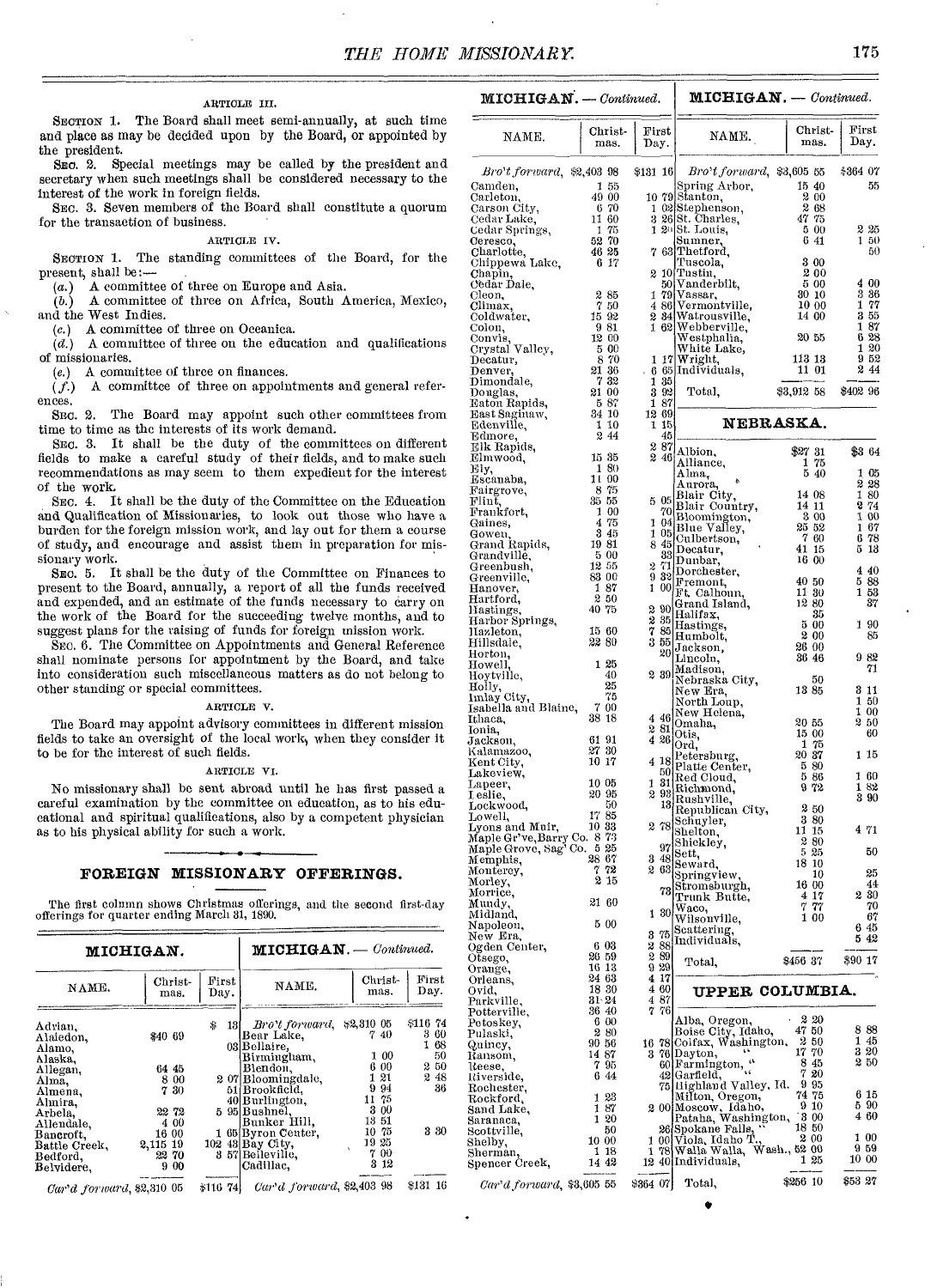### RELIGIOUS LIBERTY.

#### CONDUCTED BY A. F. BALLENGER.

#### **NATIONAL RELIGIOUS LIBERTY ASSOCIATION.**

As it is now about one year since the organization of the National Religious Liberty Association, it was thought that a general statement of the work accomplished by the Association, and its present financial condition, would be of interest to the readers of the HOME MISSIONARY.

Most of those interested in the Association will remember that the Press Committee constituted the germ from which the present organization developed. The Press. Committee was organized in the fall of 1888, and as its name indicates, for the special purpose of securing the publication of articles on religious liberty questions, in the newspapers of the country. The work of the committee was successful beyond their expectations, but it was soon seen that an organization was necessary, which could include in its plans of operation the circulation of literature, lecturing on the principles of religious liberty, securing of signatures to petitions to Congress and State legislatures, protesting against religious enactments, the defense of persons prosecuted for the violation of unjust religious laws, etc.

July 21, 1889, a mass-meeting was called in the Tabernacle at Battle Creek, Mich., and the Association was organized with an initial membership of 110, and a Constitution and By-laws were adopted. During the summer and fall many members were added, in different parts of the country, and the Association was generally indorsed and encouraged, wherever its principles were properly presented.

A call was made for a meeting of the Association, Oct. 24, 1889. In response to that call twenty-nine States were represented by members present. At this meeting officers were elected for the ensuing year, a more perfect organization effected, and plans laid for the prosecution of its different lines of work. Since that time, the membership of the Association • has steadily increased. During the month of July 439 new members have been added. The vice-presidents, secretaries, and press agents in the different States number 75, the local press agents, 600.

During the year the Association has secured the publication of general articles, and reports of the persecution of its members in Tennessee and Georgia, in the leading papers of the country, and in hundreds of local papers. These articles and accounts have drawn out numerous editorials in defense of the principles of religious liberty, and favorable to the work of the Association. By this means the Association has become favorably known to the public. 1,683,391 pages of literature have been printed and circulated in the interest of religious liberty. Lectures have been delivered and reported in the newspapers in the several States, and although this branch of the work has suffered for lack of laborers, the work, in nearly all cases, has been successful. Especially is this true with the mass-meeting held in Washington, D. C., Utah, Nevada, and California. The Association has sent its representatives to the national as well as State legislatures, to oppose the enactments of religious laws; and their marked success can only be explained by the recognition of the directing providence of God. Congressmen have been (to use the words of a prominent Washington paper) flooded with letters from every State and Territory in the Union, protesting against any legislation relating to Sunday observance, or any religious amendment to the Constitution. This was largely due to the agitation of the matter in all parts of the country by the Association. At last accounts, over three hundred thousand individual signatures to the petition against religious legislation, had been presented to the present Congress.

Over \$1,000 has been expended in the southern field, defending persecuted members, and distributing literature, and no work has done more to bring the Association, its principles and objects, before the general public, than has the defense of these cases. Nearly \$2,000 has been expended in the printing and circulation of literature which has been furnished free, or at the actual cost of publication.

The Association enters upon its second year with most favorable prospects. It is now known throughout the entire country, and has the confidence of the friends of religious liberty, and the respect of its opponents. Its representatives will therefore be heard more willingly, and greater results attend their work.

The Association had overdrawn its account June 30, but the renewals, new membership fees, and dona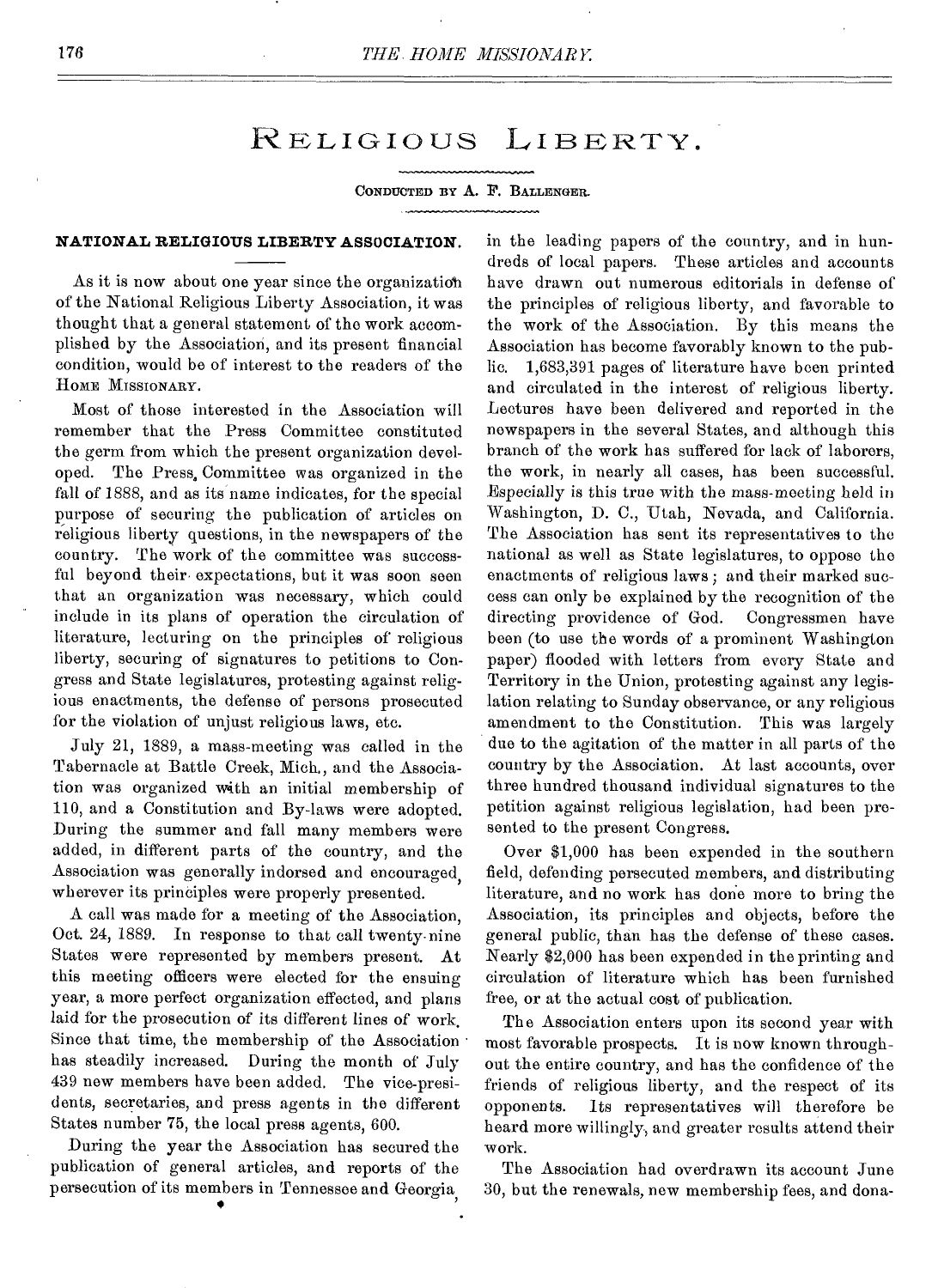tions are now coming in rapidly, and on these sources we depend for funds for an aggressive campaign the coming year.

Among the plans contemplated by the Executive Committee, are, —

1. The publication of a bodk entitled " State Papers," which will give congressional and judicial action regarding Sunday laws, together with the Bills of Rights and Sunday laws of the several States. This work will be placed in the hands of congressmen, judges, lawyers, etc. The work will contain over three hundred pages, and is nearing completion.

2. Another work especially adapted for use in State Legislatures, will be prepared, and placed by competent persons in the hands of legislators of the different States.

3. The management of the King case, which has been postponed until October next, on account of a failure on the part of the State Supreme Court to hand down its affirmation of the decision of the Circuit Court, before the adjournment of the latter, will constitute one of the most important lines of work which the Association has before it.

4. The circulation of petitions will continue unabated, as will also the publication and circulation of literature.

5. Greater efforts will be made to utilize the public press, which has thus far taken so marked an interest in the question of religious liberty.

6. Leaflets are now being prepared, adapted to the school-district canvass, and plans are being laid by the different States, to push this successful plan, during the fall and winter.

7. Greater efforts will be made to place one or more lecturers in each State, who will devote all their time to lecturing on the principles of religious. liberty.

Friends of religious liberty can aid the Association by promptly paying their annual dues, securing new members, making and securing donations, and cooperating generally in the plans of the'Association. **• • •** 

#### QUESTIONS.

1. WHAT organization constituted the germ from which the National Religious Liberty Association has developed?

2. What was the object of the Press. Committee ? 3. What other lines of work made it necessary for

a broader and more general organization?

4. When was the Association organized, and when was, the first general meeting held ?

5. How has the Association been received ?

6. How many State officers has the Association? How many local agents?

7. What success has attended the work with newspapers ?

8. How many pages of tracts have been printed and circulated by the Association ?

9. What can be said of the mass meetings held by the Association ?

10. What success has attended the Association's representatives in their opposition to State and national legislation on religious questions ?

11. How many individual signatures to petitions against religious legislation, have been presented to the present Congress ?

12. How much money has been expended in the publication and circulation of literature ? How much in the defense of members, and the circulation of literature in the South ?

13. What was the condition of the finances of the Association, June 30 ?

14. Upon what does the Association depend for. funds to conduct its future work ?

15. What are its plans for the future ?

16. What can friends of religious liberty do to aid in this work ?

MANY letters containing encouraging words for the National Religious Liberty Association, and offers of co-operation, have been received. For lack of space, we can publish but a few extracts.

From a letter received from a prominent New York lawyer : —

" Its [the Association's] motto, 'No religious legislation whatever,' is mine, and the best exposition of my own views of the matter, are found on page 10 of the pamphlet sent me in your letter, under the heading of: 'My reasons for signing the petition against religious legislation.' To every one of the sixteen reasons there given, I most heartily say, ' Amen ; ' and although I cannot subscribe to the Declaration of Principles, not being by religious belief a Christian, I am heartily in accord with the Association and its work, and shall endeavor to co-operate with it, 'on the outside,' in doing what little lies in my power to keep religious liberty assured to our common country. Hoping for the successful issue of the fight, I remain, sincerely yours."

From a letter received from a Detroit lawyer : —

" I am heartily in sympathy with the end sought, and which, I trust, will be attained by your work. I shall always deem it a pleasure to aid you in any way that may tend to liberate religious nations, or to stamp out narrow-minded prejudice, or rankling bigotry."

From a letter received from one of the editors of the *American Sentinel :* —

"Inclosed, you will find postal note for \$1.00 to renew my membership to the National Religious Liberty Association. I want the Association to have the money, and I want to have the honor of being a member of the Association, in good standing. All things considered, I think that the N. R. L. A. has, in the single year of its existence, made a *wonderful record.* May it live till the work closes up, and be the means of doing even more in the future than in the past."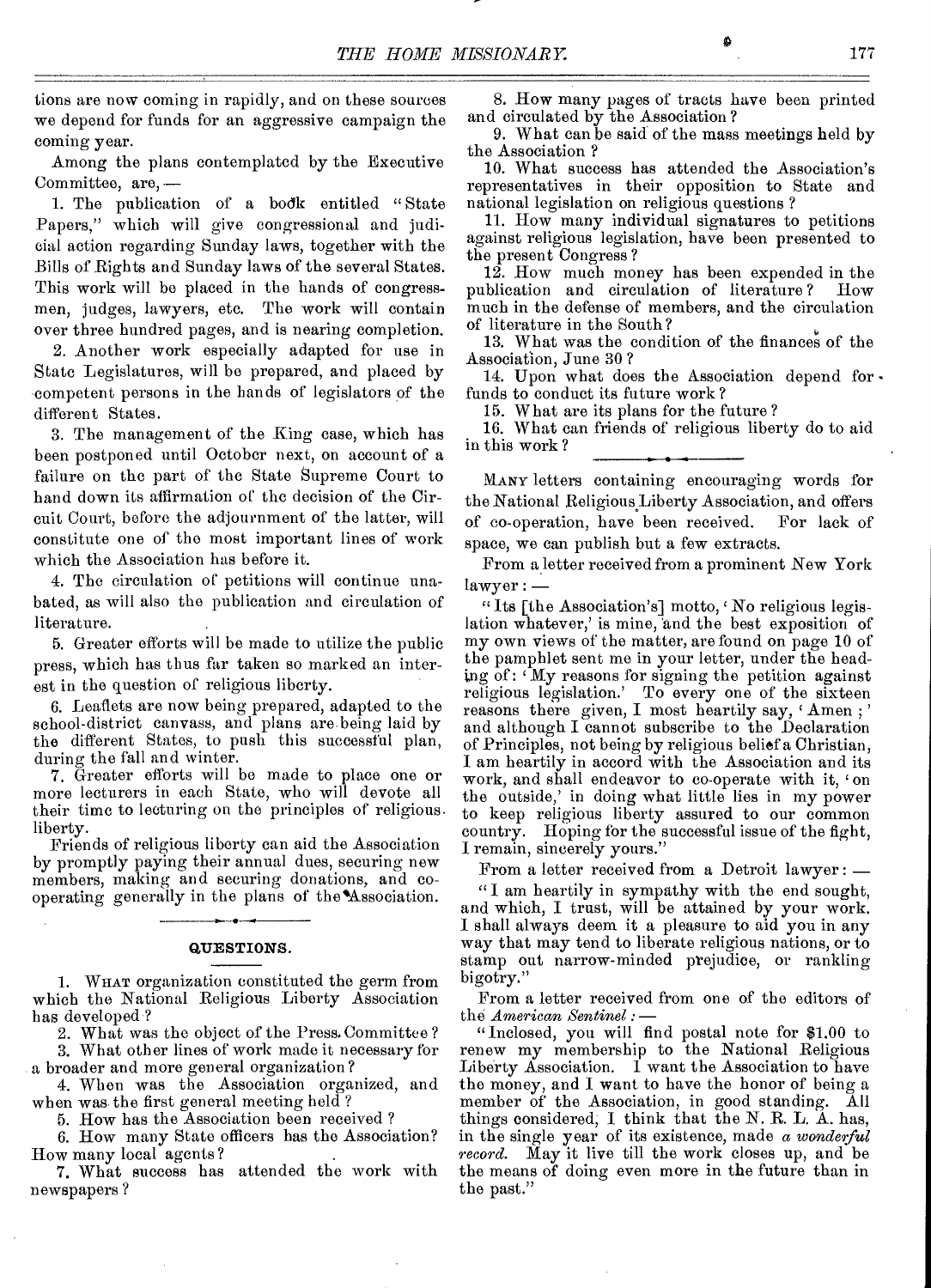## HOME MISSIONS.

CONDUCTED BY L. C. CHADWICK.

**www.coopoopoop** 

### **USE OF PERIODICALS.**

FOR several years the members of our tract societies have made the use of periodicals quite a prominent part of their missionary work. Any one who has read the reports of the different tract societies from quarter to quarter as they have appeared in the *Review* and *Signs,* will remember that the. " number of periodicals distributed " has always been included in these reports.

A glance at the annual reports of our tract societies hows the following interesting figures : The num\_ ber of periodicals distributed for the year ending Oct. 1, 1882, was 555,942 ; in 1883, 586,078 ; in 1884, 1,921,920 ; in 1885, 1,460,796 ; in 1886, 1,806,774 ; in 1887 (nine months), 981,189 ; in 1888, 1,469,836; in 1889, 1,353,743.

This makes a grand total, for a little less than eight years' time, of 10,136,278, or an average of over one and one-fourth million of papers each year, that have been loaned or given away by the missionary workers who have reported.

How important it is that a work which has become so large as these figures show the distribution of our periodicals td be, should be done thoroughly and efficiently. When our work first commenced, and we had but few papers to work with, there was more time and thought given to the plans for their circulation ; but during the last few years, as our work has grown larger and larger, and we have had additional papers published with which to work, there seems to have been less attention given to instructions in this line of work. It is our desire to make the Home Mission department of this paper a source of assistance to the members of all our tract societies who are trying to carry forward different lines of home missionary work. The reader will notice by comparing the number of periodicals distributed each year from 1882 to 1889, that the largest number was distributed in 1884, since which time there has been a falling off, although the number of members has been constantly increasing. Doubtless this is caused by the rapid increase of the sale of our subscription books, which has been pushed forward so vigorously for the last four or five years.

It is a very difficult matter to keep all the different

branches of our work moving along together, giving each its proportionate share of attention. The tendency is to boom one thing awhile, and then drop it and boom something else. This is not right. As the membership of our tract societies increases, there ought to be a gradual increase in the amount of work accomplished in every phase of which we have any knowledge.

•

 $\angle$  Let us look at the facilities within our reach for the circulation of periodicals. See how the Lord has directed the arrangement of our postal laws so that now papers can be mailed at a very small expense, to any part of the earth, and, in a remarkably short space of time, the lessons of truth which they contain can be placed in the homes of our friends and acquaintances, with silent prayers accompanying them, that the Lord will grant the aid of his Spirit, to impress the truth on the minds of those who read.

We are living in an age when the world is flooded with papers of all descriptions. From the presses of the large publishing houses in our great cities, millions of papers are sent out daily. The world is all absorbed in the tumult of business and commercial affairs, and yet it is a fact that is being demonstrated over and over again, that there are among all classes of people, and in almost all parts of the world, those who are honestly searching for light and truth who .gladly accept the papers furnished to them.

Every one who loans or mails even a single copy of our papers, ought to feel the importance of the fact that even a small action like that is a part of the Lord's work, and as such ought to be done as carefully and prayerfully as some more conspicuous effort.

It is very necessary to have good plans and methods, and to follow these plans as far as practicable in all our work ; but it is a very easy matter to do our work in a formal, stereotyped manner, and there is no doubt but thousands of our excellent papers have been mailed, loaned, and given away in a mechanical way, without an appreciation of the importance of the object for which the effort is put forth.

We cannot hope to make much of an impression on the minds of the people of the world with our papers because of any superiority in their appearance, for the secular papers of the present time are far ahead of us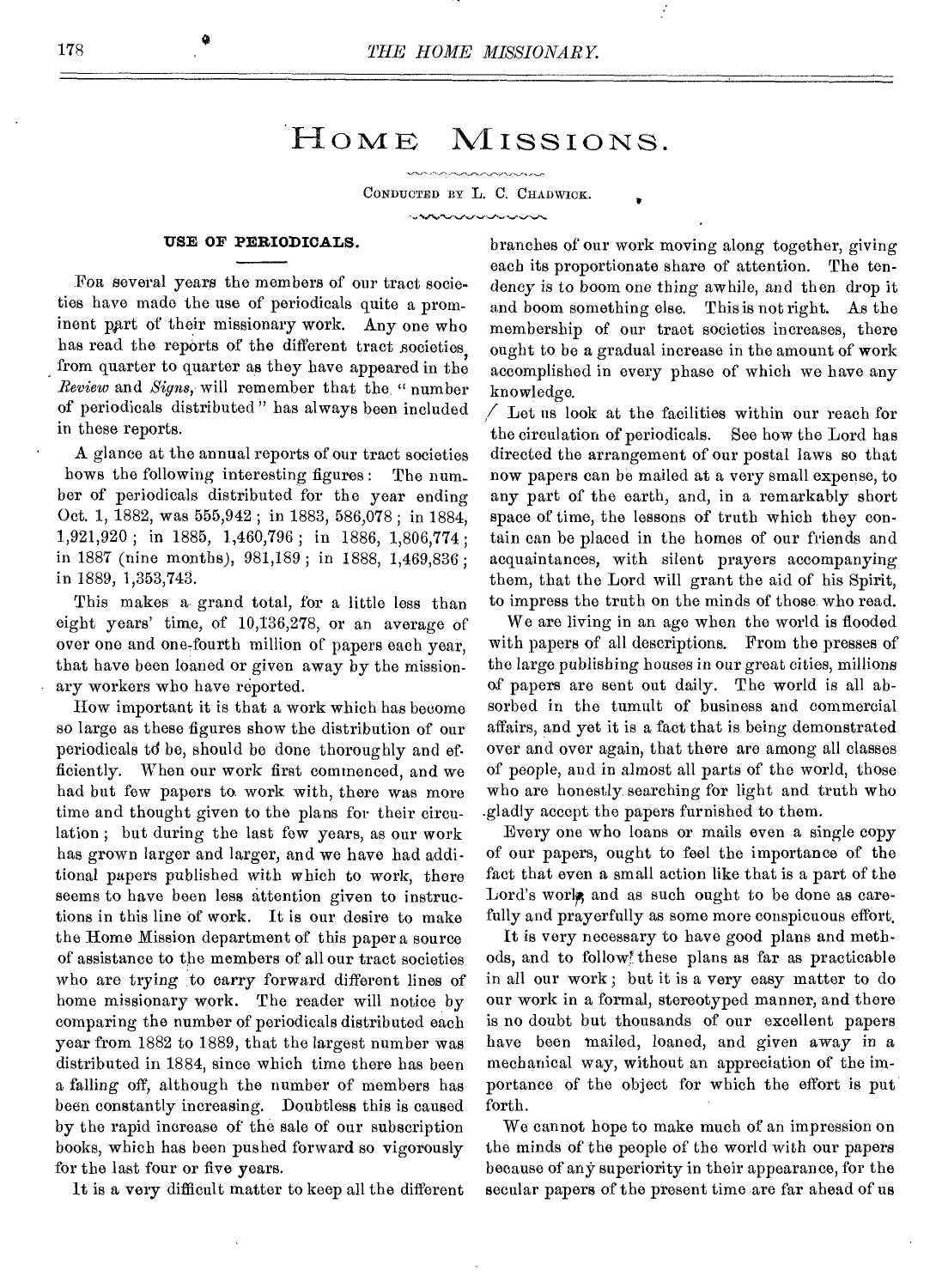in this respect. We have no authors or writers with any great reputation in the religious world to attract the attention of the masses. The only way by which we can hope to gain access to the hearts of the people is by asking the aid of the Spirit of God, to impress on the minds of the honest hearted the lessons of truth which are contained in the papers we distribute.

Another important thing for us to do is to study the papers that we distribute very carefully, and as far as possible use only such copies as we know to contain articles especially adapted to the case of the person in whose hands we place them. It is true, this cannot always be done, as our missionary workers are often furnished with a miscellaneous list of names, to whom they send a supply of reading matter without knowing anything about their intellectual, moral, or spiritual condition. In such cases the first papers sent should be such as will not arouse any prejudice, but .awaken an interest and prepare the way for more. In past years it has been necessary to use such miscellaneous lists of names, and send them a general letter with the first supply of papers. But now there are facilities for securing lists of names with which an intelligent correspondence can be commenced from the very beginning. We have an army of about 1,000 canvassers in the field, and they are brought in contact every day with people who are in a favorable condition to be profited by a judicious supply of reading matter accompanied by a kind, intelligent, Christian letter.

If our canvassers learn to read human nature as they should, and are careful and observing, noting all the points of interest that occur in their conversation with different people whether they sell them a book or not, they will be able to furnish a list of names to the missionary workers in each State, and with each name some information in regard to the religious belief of the person, or some subject in which they are especially interested, so that even the first paper sent and the first letter written may be such as will be specially adapted to the case. This plan, if carefully studied and carried out, will do away, to a large extent, with the use of miscellaneous lists of names of whom the missionary workers know nothing.  $\angle$ 

What papers shall we use? is a question that is often asked. For many years the *Signs of the Times*  has been printed to use as a pioneer sheet for missionary work. Not until the judgment reveals the result will it be known how much good has been accomplished by the circulation of this valuable paper. It has found its way to almost every part of the civil.

ized globe, and hundreds of instances have been known where the *Signs* has been the means of leading people to accept the truth of God.

Commencing with July 1, 1890, the size of this paper was reduced, and the price cut down to \$1.00 per year, or 90 cents when taken in clubs for missionary work. This places it within the reach of all to take clubs and use them freely. Although the paper is smaller, it will be nearly if not quite as valuable as in its larger form, as it will contain the very best of the matter that it formerly did, and be specially fitted for pioneer missionary work. There should be a diligent effort made to circulate this paper much more extensively than ever before.

The *American Sentinel* can be used to good advantage in clubs to disseminate the principles of religious liberty.

The *Good Health* and *Pacific Health Journal* ought to be sent out in large numbers, to awaken an interest in the minds of the people on health subjects.

The *Youth's Instructor* finds interested readers in all homes where there are young people, and *Our Little Friend* will be a friend to all the children.

We have papers in Danish, Swedish, German, French, and Dutch, for persons who read, these languages, so none of our missionary workers need to be without material with which to work.

 $\sqrt{0}$  one rule should always be regarded carefully : never send out even a single paper to a person without writing, so he will know where it comes from. Much effort has been expended in vain in mailing papers without any correspondence, and the papers have been worse than thrown away. The people have not read them, but have been annoyed by having papers sent to them without any knowledge as to who sent them, and the publishers have had to take all the blame. We should all be willing to profit by the experience of others on this point, and be careful about our work in the future. We are engaged in the work of, the Lord, and it is worth our best effort and attention.

#### PROGRAM.

1. Song, Hymns and Tunes, No. 1057.

2. Responsive Reading. Romans 12.

3. Season of prayer.

4. Song, Hymns and Tunes, No. 1254.

5. Short talks on the subject of the lesson.

6. Comparison of methods and experiences in this line of work.

7. Business.

8. Closing song.

Nora.--dluring the time used for business, every society should con-sider the advisability of increasing its clubs of papers for missionary work, or if the society is not taking any clubs, it should plan to do so at once.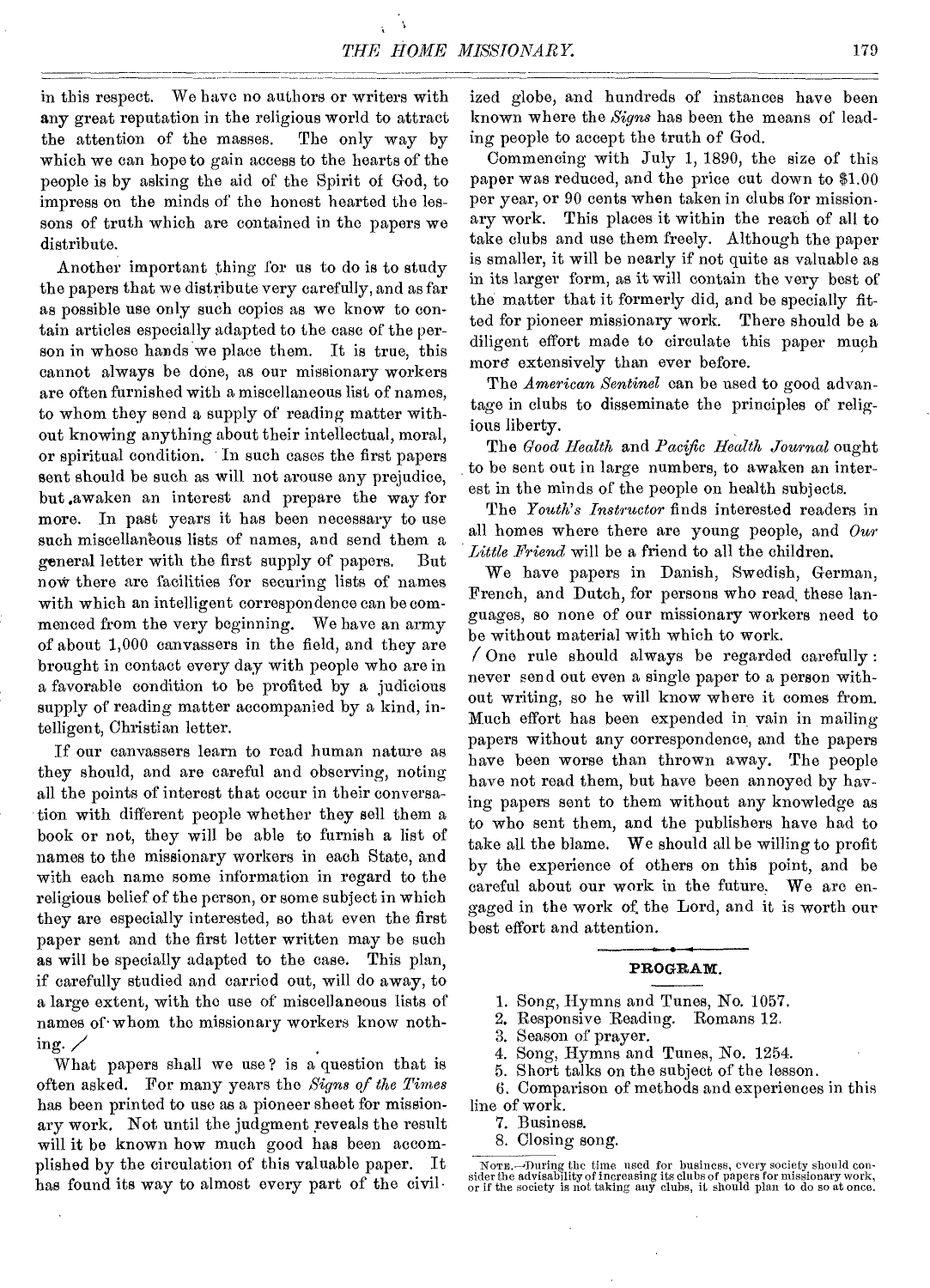## HEALTH AND TEMPERANCE.

CONDUCTED BY MRS. C. E. L. JONES.

#### **THE LIVING PRESENT.**

LET us think less of what appears, More of what is ; for this, hold I, It is the sentence no man hears That makes us live, or makes us die. Trust heresay less ; seek more to prove And know if things be what they seem : Not sink supinely in some groove, And hope and hope, and dream and dream.

Some days must needs be full of gloom, Yet must we use them as we may ; Talk less about the years to come,— Live, love, and labor more to-day. What our hand findeth, do with might ; Ask less for help, but stand or fall, Each one of us, in life's great fight, As if himself and God were all.

*—Good Health for June.* 

#### **IMPORTANCE OF HEALTHFUL DRESS.**

VERY much has been said and written on this subject, especially during the last few years, and many different ideas advanced as to the correct mode, and the evil effect of what is termed fashionable dress. Most of what has been said and written has been directed against the dress of women; and we cannot deny that for many reasons, at least, this is just ; for it is true that the apparel of the " fair sex" has become very complicated, and, instead of promoting comfort and grace of figure, as it should have done, has become a source of perplexity and discomfort, and is responsible for many aggravating and fatal diseases.

The dress should not be such as to hinder in any way the most perfect development of the body. The organs of the body and their different functions are very delicate and wonderful. In order to promote the most perfect action of all, attention must be given to the manner in which the body is clothed.

Take, for instance, the vital organs located in the thorax. The heart, which consists of several sets of strong muscles, occupies the central position in the chest, and its work is to send the blood to every tissue in the body. Large blood vessels are situated here also, to carry the blood into the lungs for puri-<br>fication. Yet this part of the body is often com-Yet this part of the body is often compressed without mercy.

All the blood of the body passes, for purification, through the lungs, which are composed of many thousands of very delicate little air cells, which receive the air as we inhale it. As we breathe, the heart

forces the blood into the lungs, and there the impurities are removed, by contact with the oxygen in the air we breathe. For this reason our clothing should be so made as to permit free breathing, not only of the upper part of the lungs, but of the lower as well.

It has been claimed by many physiologists that it is natural for women to breathe only with the upper part of their chest, while men use the lower part of the chest and the diaphragm ; but by careful study it has been proved that women breathe as men do, if their respiratory organs have not been so compressed that they cannot use the lower part of them. When we breathe properly, it brings into action all the abdominal muscles, as well as those of the chest.

There is a variety of poisons being generated in the body all the time, which pass off through the excretory organs ; but the most deadly poison of all is eliminated through the action of the lungs, and is thrown off with the breath.

Very recently experiments have been made showing that a very little of this poison gathered in a vial and injected into the flesh of a rabbit, will cause death in a short time. Part of the work of the heart is to distribute the blood, after it has been purified by the lungs, to different parts of the body. If the respiration has not been full and free, it can be seen at once that some of the poison that should have been removed by the lungs, remains in the blood and is carried back through the system, and in time will cause serious diseases, and oftentimes death.

The diaphragm is a very strong muscle attached to the lower part of the chest, and serves an important purpose in the act of breathing. In exhaling, it contracts, and acts as a sort of pump to force the blood out of the liver, which is a sponge-like organ situated just below, and a little to one side of, the stomach. It contains about two pounds of blood, which, when the diaphragm contracts, is forced out and sent through the portal vein to the heart. The dress of most of our civilized sisters, is made in such a way as to prevent the expansion necessary in deep, full breathing; and thus the natural action of the diaphragm is hindered : and here again the work of purifying the blood and eliminating the poison from the system, is prevented, and serious trouble is the result. Thus will be seen the harm of wearing anything that compresses the waist in any way.

Our clothing should be, as nearly as possible, equally distributed over the body, that the same temperature may be had for all organs of the body. To do this, it is necessary that the under-clothing be made to fit the limbs, as they need as much protection as the trunk, if not more. If the under-garments are made in one piece, this will help do away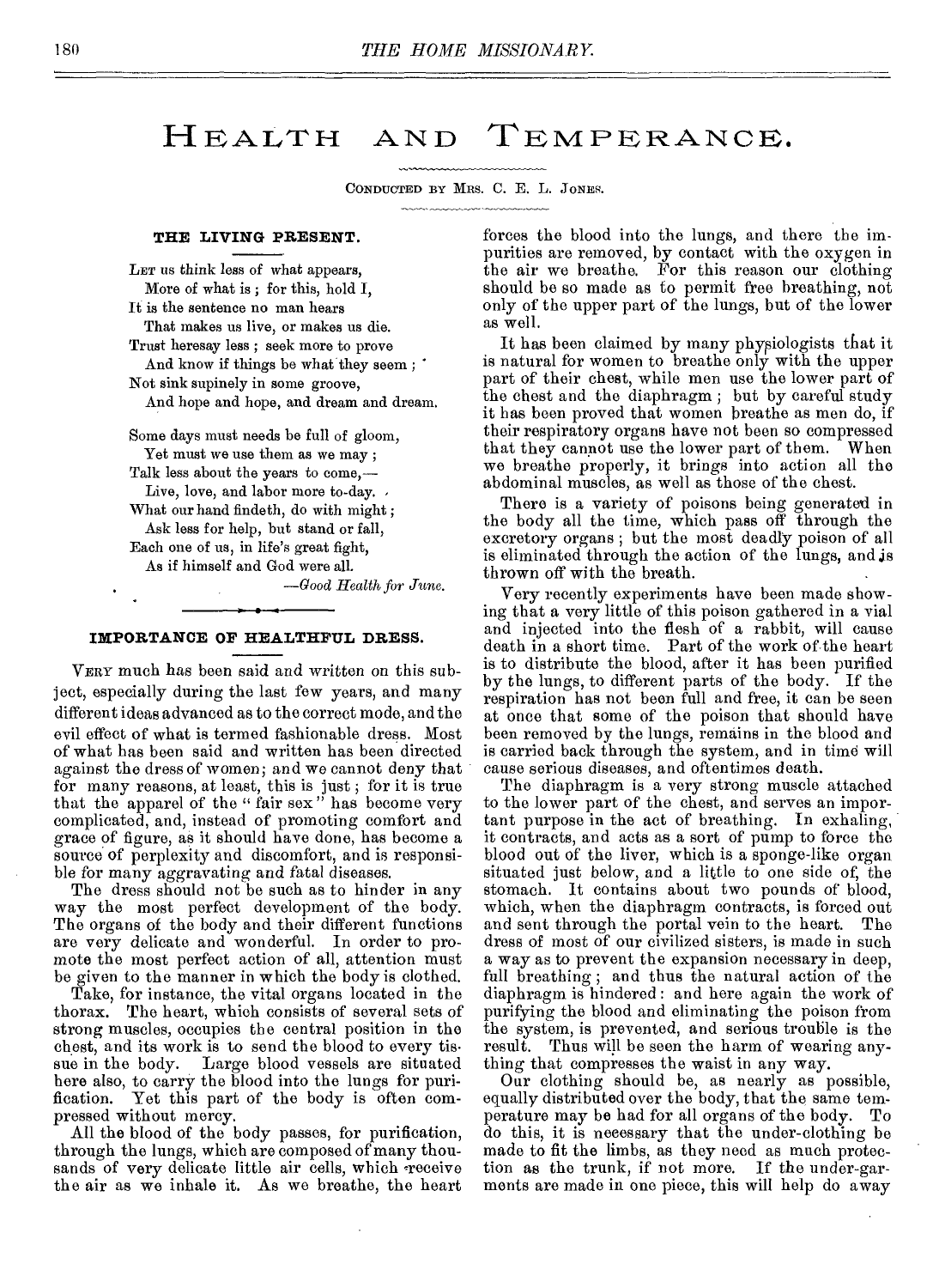with some of the extra thicknesses. Extra belts around the waist should be avoided ; and when it is necessary to have skirts with belts, they should be arranged to hang from the shoulders, either by being attached to suspenders, or by being buttoned to a waist. When it is necessary to suspend several garments from the same waist, two rows of buttons may be used, arranged one above the other. Yet if we have our bodies properly protected, we shall not have several bands coming together around the body, and, indeed, with a little care and trouble, we need have ♦no bands except the outside dress, which may consist of a basque and a skirt, though we recommend to sew these together as soon as practicable.

In arranging the clothing this way, the weight is equally distributed, and the body is evenly clothed ; the heart and lungs are not cramped into smaller quarters than the Creator gave them, and the liver and other digestive organs can do their work properly.

Another important point to be considered in woman's dress, is the weight. Many times, the outside dress weighs five or six pounds; add to this the usual number of skirts and underclothing, and we get some idea of the weight of the average costume. Not much wonder that so few are able to walk but short distances without being all tired out.

In the selection of material and the arrangement of clothing, too much attention is paid to the appearance. While this should not be lost sight of, the health and comfort of the body should be considered first. Much might be said about the best materials to be used ; but there are so many kinds of material, cheap and expensive, that all are able to select for their clothing, material suited to almost any season and climate. One thing should not be forgotten, and that is, to dress according to the season and weather. Many times, in the heated part of the summer, we have a cool day ; at such times we should not forget to add another garment ; or if in the fall or early winter there comes a warm day, it will be necessary to lay aside a heavy garment for a lighter one.

A few words about the decorations of dress. We, as Seventh-day Adventists and followers of Christ, should be very careful about our dress and appearance. The dress should be made in good taste, and adapted to the wearer. In the selection of a gown, the material, color, and design are some of the points that should receive attention. Strict rules in these things cannot be laid down for every one. We must to some extent be left to decide what is suitable and what is not. But let us not forget that we are representatives of Christ in the world, and that we should use great care not to let our example be on<br>the wrong side of this question. Satan reaches the wrong side of this question. many of the young by tempting them on the point of dress. We should study how to take a consistent position on this important theme. Many have been disgusted and discouraged by a slovenly and unbecoming attire, which we know is not in accordance with the life and example of the great Teacher. We do not want to follow the world, but we *do* want<br>to represent our Master, c. E. L. J. to represent our Master.

#### **PROPER ADAPTATION OF CLOTHING.**

No one will deny the position, second to none, which dress occupies in the administration of necessity, comfort, and convenience to mankind ; and yet one does constantly overlook it, by ignoring all its claims except as they are imposed by fashion. The idea of the real purpose of clothing enters little into the purchasing of material for, or the making of, a new gown. If it meet the demand of the times in fabric, texture, and color, it is taken, regardless whether or not its heat-conducive or non-conducive qualities are suited to the season or to the person's relative cold or warm "bloodedness;" and in the style advised by the *modiste* to set off a good figure or conceal a poor one, it is made, regardless of the health, comfort, or convenience of the wearer.

The absurdities of this custom will send one for an afternoon's promenade on a hot summer's day, in an au *fait* broadcloth street suit, heavily garnished, and in the cool of the evening to a lawn party, in the thinnest of thin mull draperies, half denuded of the underclothing, in the bargain, the better to show off the round whiteness of arms and throat, more than suggested through veilings of filmy lace. The appropriateness of the garment to the condition of the weather or the wearer, seems never to be taken into consideration ; if it conforms to the latest whim for the occasion, it is enough.

Now it does not signify that because a dress is suitable for one season, it is equally suitable for another ; or even that a garment perfectly comfortable for one stage of a day's wear may meet the requirements of another portion of the same day. Changes in the clothing should be made in conformity to changes in the temperature, even in the course of a few hours ; for it is no rare thing, in our climate, for a day to run the gauntlet of forty degrees' difference. Neither can thin, sensitive persons emulate with safety those through whose veins the rich blood warmly courses, in appropriating the coolest of materials, even in the hight of the heated season.

Persons who have a care for health and comfort, then (and such are generally those who have a care for the exhibition of propriety and good sense, also), when they purchase material, will do so with a view to the uses to which it is to be put ; and reference to these uses will be carried out in the making. Other considerations beside mere appearance will enter into the wearing of garments, 'and they will be changed as many times a day as the wearer's comfort and the state of the weather may necessitate.

*S. I. M, in Good Health for July.* 

#### **PROGRAM.**

1. Opening Song.

2. Prayer.

3. Responsive Reading.

4. Essay or address ; subject, " The Problem of Dress," 15 minutes.

- 5. Discussion of subject, 15 minutes.
- 6. Business, 20 minutes.
- 7. Closing Song.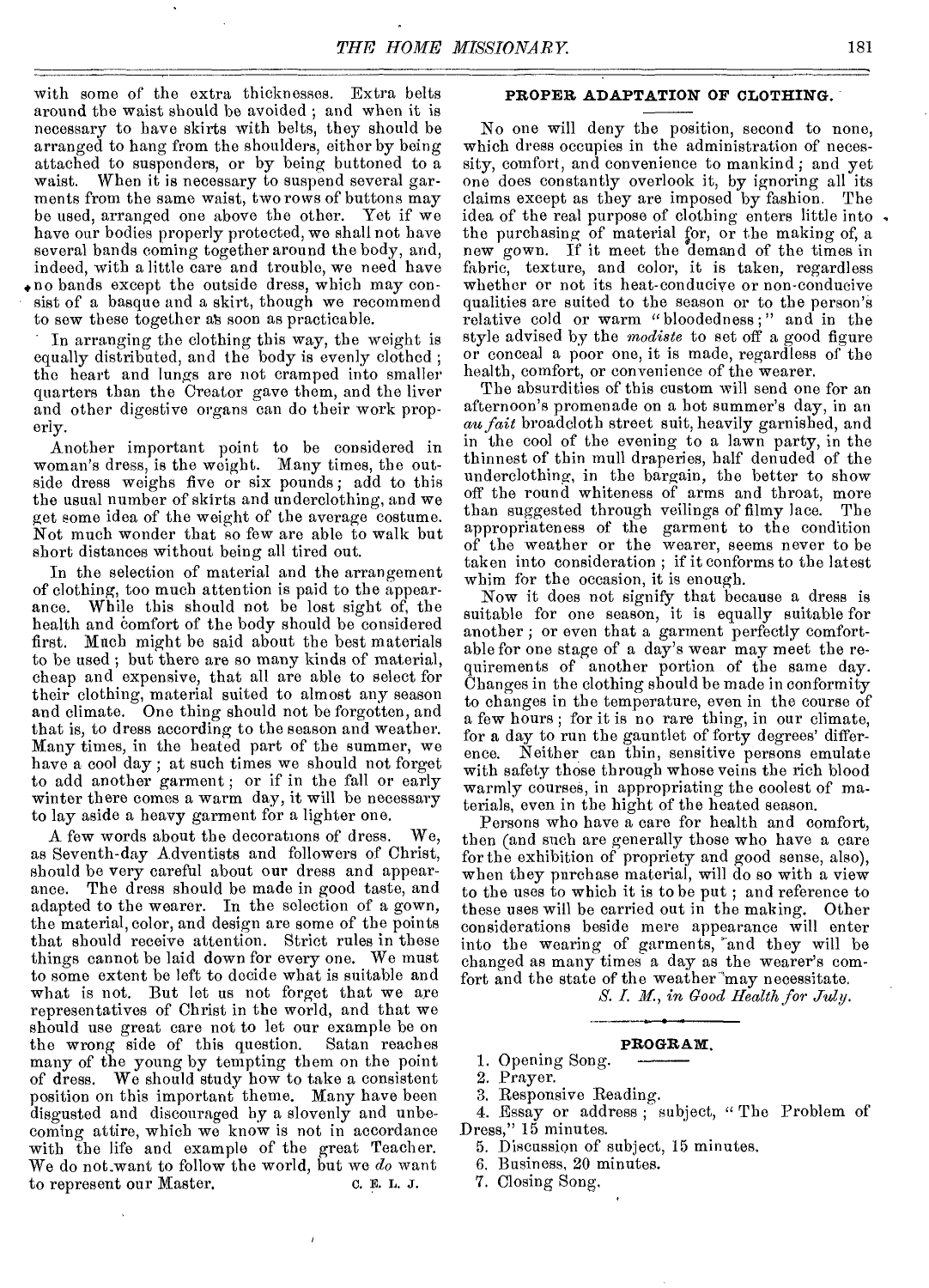## CANVASSERS' DEPARTMENT.

#### CONDUCTED BY C. ELDRIDGE.

THE query is made, "Why can we not have an annual report of the canvassing work ? " and echo answers, Why ? We will say that we have tried to secure such a report for several years in the past, but have as often failed. Much time has been spent during the past four years in the preparation of a tabulated annual canvassing report, using whatever matter we had at hand in its compilation ; but we found, after it had all been gotten together, so meagre and incomplete it was, that it would have been a disgrace to our boasted system of canvassing had we given it publicity. So we have laid it sorrowfully aside, with the hope that a blank could be prepared so simple in form that there could be no excuse for not giving us the information so often requested and so greatly desired.

From the very complete monthly reports which have been given in the HOME MISSIONARY from time to time, we had hoped to present a complete annual report. The year closed June 30, and we have received but five reports, out of which (we blush to say it), but two are made out in a shape to be of any use to us, and we cannot tell from what State *they*  come. Is there not a curse pronounced upon those who do the work of the Lord deceitfully *(margin,*  negligently)? Those whose duty it is to fill out these blanks should do so at once. Our brethren in different parts of the country want to know what has been done during the year. It is just and right that they should know. Nothing will so enlist their interest, sympathy, and co-operation in the canvassing work in general as to be made acquainted with the movements of our forces in the field, and become cognizant of the progress of the work. An annual report is due. It is our duty to furnish it, and we *must have it.* C. E.

#### **HINTS ABOUT CANVASSING.—NO.** 6.

WE wish to have impressed upon every mind the fact that canvassing is a part of the sacred work of God for this time, and that its greatest need is consecrated laborers. Listen to the following declaration from the Testimonies : " The press is an instrumentality by which many are reached whom it would be impossible to reach by ministerial effort." " The canvassing work is God's means of reaching many who would not otherwise be impressed with the truth." Several Conferences each report over a score of conversions to the truth from reading during the past few months. Eighty-five conversions have been reported thus far for the past year as a result of the canvassing work, and only seven States have been heard from yet. As a witness to what is being accomplished in different places, we quote from a letter recently received from one of our Conference presidents : "Some hopeful conversions, and many accepting the truths of the message, are the visible results I find wherever faithful work has been done by the canvassers. 1 have a list of thirty persons who have accepted the truth through the influence of the. canvassing work, that has come to my knowledge within a few months past."

The canvassing work is still in its infancy ; but more books have doubtless been sold than many of our people are aware of. To give you the facts, we have to enumerate about 60,000 copies of "Thoughts on Daniel and the Revelation ; " 75,000 copies of "The Great Controversy," Vol. IV.; 125,000 copies of "The Marvel of Nations;" 15,000 copies of "The Life of Christ ; " 150,000 copies of " Sunshine at Home ; " 25,000 copies of " Sunbeams of Health and Temperance ; " and 175,000 copies of " Bible Readings for the Home Circle," besides small editions of " From Eden to Eden," " Prophecies of Jesus," and other books.

There are now employed in this work probably not less than 1,000 persons in the field, and 400 in the publishing houses and depositories. The future magnitude of this work we dare not predict ; but it is evidently designed to be, in many respects, the largest factor in the closing work of the message. It is largely through this means that missions must be established in numerous places in foreign lands, as they have been during the past few years in Australia, New Zealand, South Africa, Europe, Canada, and the Southern States.

The results that we now see arising from this work are only a few drops accumulated, as it were, from the mists of the great Niagara of volume and power that will appear in the future, or as a few dippings from the boundless deep. The seeds are to be sown that will produce a harvest of a thousand in a day.

#### NEW BOOKS.

One evidence that God wants a large number to enlist in the canvassing work is the fact that, in his providence, new hooks are being multiplied. As it providence, new hooks are being multiplied. will be of interest to all to know what may be expected in the line of new books, we take the following from a letter from Brother C. Eldridge, under date of July 15, 1890 :—

"The books in course of preparation are, 'Patriarchs and Prophets' in the English, Danish, Swedish, and German ; ' Bible Readings' in the Danish, Swedish, German, French, and Holland ; From Eden to Eden ' is already published in three languages, English, French, and German. As to when these books will all be ready, we cannot tell. ' Bible Readings' will be out in Danish, Swedish, and Holland about the first of September ; 'Patriarchs and Prophets' will be out in English in .about two weeks from now [August 1]. They are published at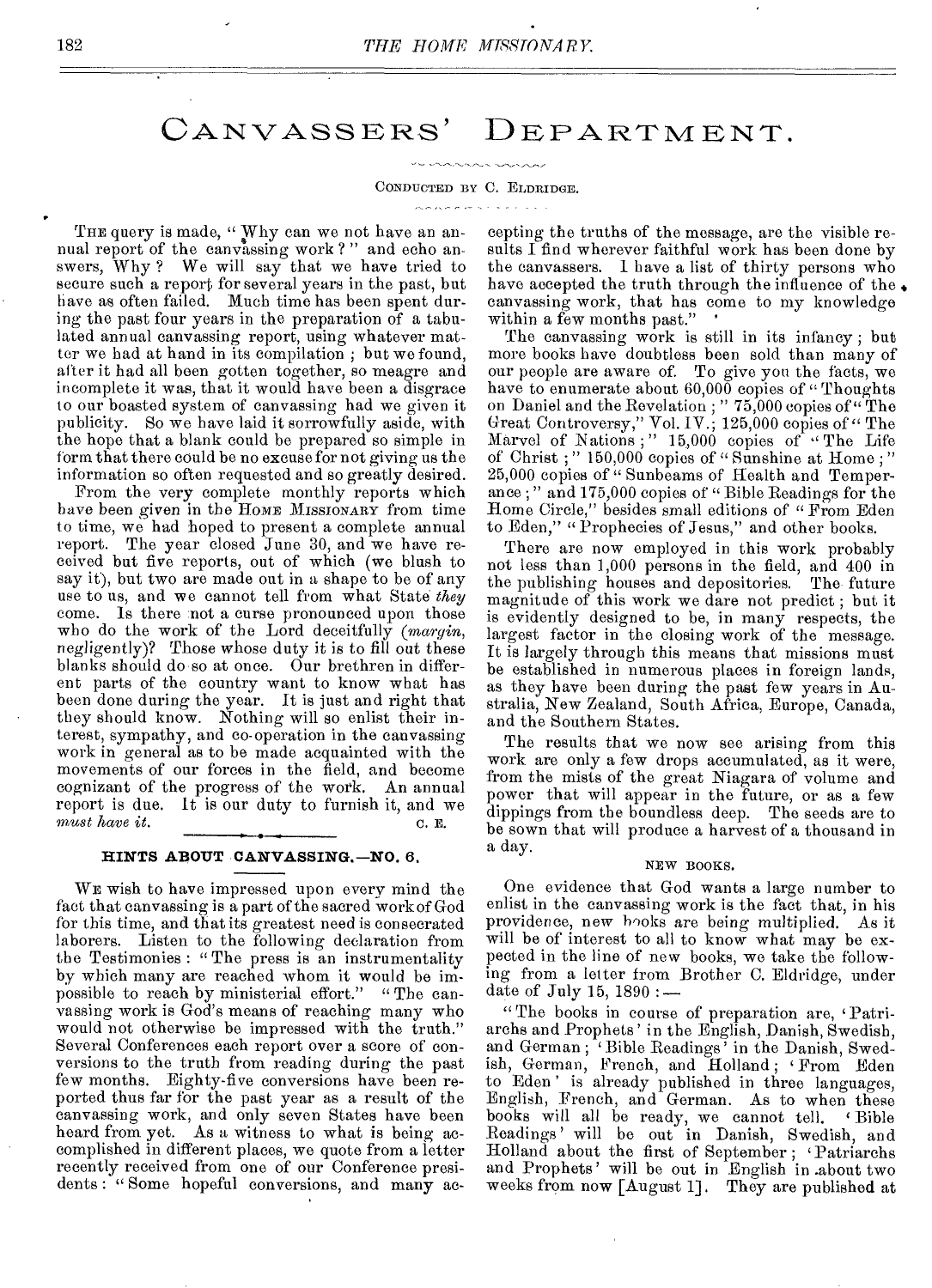the *Review and Herald* and Pacific Press, with the exception of the English edition of 'From Eden to Eden' which is only published at the Pacific Press, and all the foreign books, which are published only at the *Review and Herald* in this country. Nothing but 'Bible Readings' is being published in Canada; yet the *Review and Herald* will supply Canada with any books needed. 'Bible Readings' and 'From<br>Eden to Eden' are published in England; 'Life of at the *Review and Herald* In this country. Rooming<br>but 'Bible Readings' is being published in Canada;<br>yet the *Review and Herald* will supply Canada with<br>any books needed. 'Bible Readings' and 'From<br>Eden to Eden' are publ lished at Christiana, and in German and French at Basel. Great Controversy' in Danish, German, and French is being published 'at the *Review and Herald,*  and will be out in a short time."

What provision are we making for the circulation<br>these books, and others which will follow? The of these books, and others which will follow? rule should be, new workers for new books, only drawing upon the experienced canvassers for leaders for the recruits. We are glad to see the work reviving with Great Controversy' in English. We believe there is a great future for this book. •

#### MINOR NEEDS.

In what we have said about consecrated laborers, we have included all such qualifications as constancy, perseverance, diligence, order, method, system, honesty, singleness of purpose, and right motives. All of these things are urged by our correspondents, as well as the necessity of the liberal, sympathetic, and hearty co-operation and support of the Conference officers, such as a canvassers' fund to help some get a start in the work ; semi-yearly meetings to hear the experience of others ; systematic and continued correspondence by the State agent and the secretary, and communications among the canvassers themselves ; and institutions for class drills. But there is one thing that we would not like to pass by unnoticed, and that is the necessity of a more thorough and general understanding of the nature of canvassing as it is now being carried on among us. Many are too apt to confound it with worldly canvassing. They fail to see that this is God's work, and that it is prompted by his love abiding in the heart, and a desire to bless and save souls ; and that angels of God prepare hearts and minds to respond favorably, and then go with the canvassers to aid them in the work. This is the case, however, and the people are impressed with the contrast between the selfishness and boldness displayed by others, and the spirit that characterizes our workers. They are glad to treat them well, and take their books. We glad to treat them well, and take their books. are also fearful that our people generally, and even the canvassers themselves, do not appreciate the advantages already provided. To use the words of one of our district agents, " We have an abundance of instruction in the ' Testimonies' and the HOME MIs-SIONARY ; our reporting system is good, and enables the State agent to see just what needs developing or<br>counteracting on the part of each worker. But as counteracting on the part of each worker. yet our advantages are not utilized to nearly their full capacity." He might have said the same of the advantages provided in our most excellent system of organization, our institutes for education and drill, and the assistance which is offered in the field.

#### BENEFITS.

The benefits arising from this work are many. It affords employment for our young people, and thus saves them to the cause, and from worldly entanglements. It is truly encouraging to see what an army of youth have entered this field of usefulness, and the remarkable progress they are making in Christian growth and the development of real manhood and womanhood. It gives a chance for all who have average abilities to work directly in the cause, and to support themselves while doing so. This is what we have been looking for and expecting,— that the developments in the work of the message should finally be such that nearly all could devote themselves to it. We do well to recognize the fact that here is an open door for us to enter. Shall we not consider this matter seriously, and act wisely? Why should we hesitate to respond to God's providence in this respect ? It keeps men from going into worldly pursuits, and becoming overcharged with worldly cares, against which the Saviour has warned us ; and it affords an avenue of escape for those who are already in this condition. It raises the spirituality of the families and churches from which the canvassers are taken, and it helps the spirit of work and liberality in the entire Conference. It is a " stimulus and a tonic" to the worker, and "new fervor and zeal" to stir the churches as they see something accomplished. It brings intelligent, reading people into the truth, — " faithful men " who are " able to teach others also : " and having themselves embraced the truth through reading, they recognize our publications as able ministers to be employed in the conversion of others ; and instead of calling for a preacher to be sent, they take the publications, and go themselves. It develops workers for other departments of the cause.

Our future ministers and Bible workers are now being trained in the canvassing work, and those who come from this school will have acquired some selfreliance, some enduring qualities, and they will be fitted to do pastoral labor. It lets in floods of light upon the great financial problem, as it is labor that not only pays for itself, but it helps support other departments of the cause, by the percentage that goes to the tract societies and the publishing houses, and also by increasing the donations and tithes of the workers. This latter effect is produced by increasing the earnings of some, and by bringing all where they can see their duty more clearly, or where they have a greater desire to help in every way they can. It is a pioneer work, which prepares the way for the Bible reader, the minister, and for the influences that go with the religious liberty movement. The opposition will awaken curiosity concerning our literature by speaking against it, and this will cause people to read it if they have it in their homes. Our work now is to get it circulated as fast as possible, so that the people will have the books in their possession to read, and thus the agitation will work in our favor instead of against us.

The benefits that will appear in the eternal world,<br>a will not attempt to describe. E. E. MILES. we will not attempt to describe.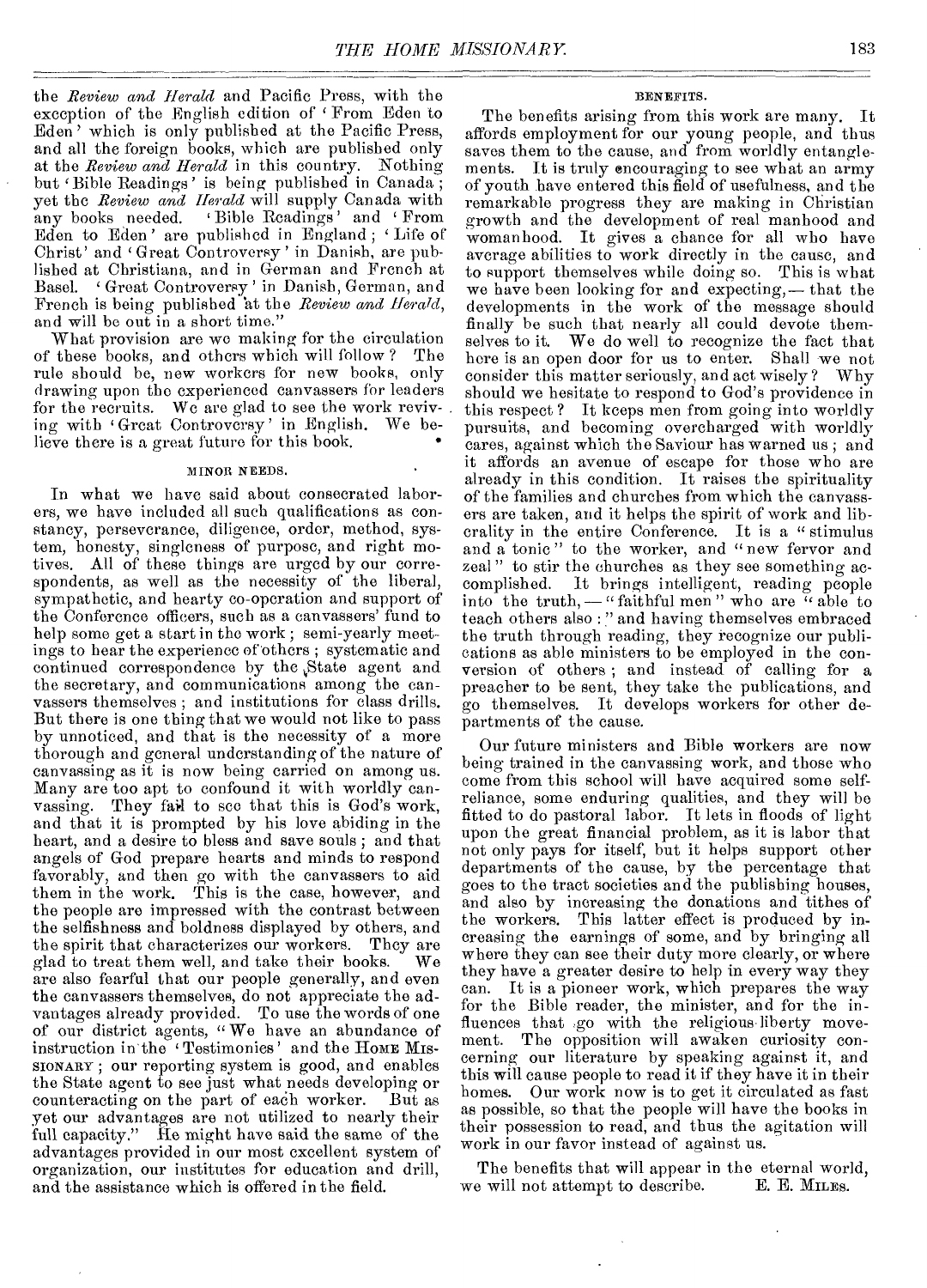#### **THE CANADIAN FIELD.**

THE condition and prospects of the canvassing work in Canada are very encouraging at the present time, and there are a number of interesting features. One of the canvassers of the Maritime Provinces has been at work along the Atlantic Coast and some of the islands. He has a yacht with which he goes from place to place, and finds this method of transportation at once convenient and economical. His work is chiefly among fishermen, and is proving quite successful. Others of the maritime canvassers are also at work among fishermen. One good large company is at work in the famous Annapolis Valley of Nova Scotia, a region noted for the production of great quantities of apples. As the crop prospects are good, they are having quite encouraging success. From no region have we received so numerous and emphatic statements of the kindness and cordiality of the people as from this field.

In some portions of the interior of these provinces, very bitter opposition is being manifested, particularly from the pulpit and press. Quite severe denunciations have been dealt out. The results of this opposition are varied. In some instances the effects have been to prevent the successful delivery of books, while in others, the testimony is that it proved a help rather than a hinderance. It seems to depend largely upon the tact of the canvasser in managing the situation.

The English speaking portions of the Province of Quebec have been quite thoroughly canvassed for "Bible Readings," and the Quebec canvassers have been assigned territory in Ontario. Eight Quebec canvassers have been at work in Ontario, and for the most part, have had very encouraging success. They have thus far delivered 100 per cent of their orders.

In Ontario we have recently bad our canvassing force quite largely increased by canvassers from Battle Creek College, also others from the States, so that we now have, aside from the Quebec canvassers who are at work in this province, about thirty persons engaged on "Bible Readings." They are all at work in companies, and as crop prospects are good, their success is generally quite satisfactory.

The six canvassers who went from Minnesota to Manitoba, are all doing well, and some of them have made quite remarkable records. rendered thus favorable in consequence of the good crop prospects.

We have already commenced the printing of a third edition of "Bible Readings," to meet prospective demands. Our first edition was 5,000 copies, the second, 10,000, and the present edition the same. As we imported upwards of 3,000 copies from Battle Creek, it will thus be seen that a goodly number of this excellent book are being placed in Canadian homes.

We are constantly in receipt of information showing that the precious seeds of truth thus distributed are taking root and bearing valuable fruit. People of decided worth are accepting present truth through this means. The Lord is blessing the work and the workers.

Our constant endeavor is to impress upon, canvassers that they should always remember that they are contributing to a common cause. Their contributions consist of their personal conduct, their influence, and methods of labor. All these contributions have<br>their effect. That effect is either for or against the That effect is either for or against the common cause. It either raises or lowers the stand-<br>ard. The ideal standard is 100 per cent. If all the The ideal standard is 100 per cent. If all the contributions of the canvassers are 100 per cent, then the whole will be 100 per cent ; but just in proportion as the contributions fall below 100 per cent, so the entire cause is affected for the worse. We so the entire cause is affected for the worse. hope all will try to realize this continually, and ask themselves at all times whether their contributions will raise or lower the standard of the common cause. Remember that this matter should enter into and affect your language, manners, dress, diet, hours of labor, rest and recreation, correspondence, study, devotion, spirituality, secular business transactions, weekly reports to the office, orders for books, remittances in payment for books, in short, every feature that can be named. Now it is manifest that in order to have the whole of anything free from defects, all the parts must be equally so. Now it will be a simple matter for you to give a separate examination to each of the different features that have been named, and such others as suggest themselves to you regarding yourself, and endeavor to ascertain wherein certain defects lie, and what those defects are, and how to correct them. In this way you are, and how to correct them. will be able constantly to raise the per cent of your work, and come nearer 100 per cent.

G. W. MORSE.

#### **A DEFENSE OF THE BOOK.**

THE following is an article that appeared in the *Daily Times,* June 19, 1890, printed in Moncton, N. S.,in answer to an abusive letter published in the same paper, accusing our canvassers of fraud. We do not per, accusing our canvassers of fraud. know the party, but think he has assumed a very appropriate *nom de plume.* It will certainly interest our canvassers to learn that they have friends among their subscribers that will defend them.

"EDITOR *Times :* That book fraud noticed in the *Times* of the 16th seems to be giving the agent considerable trouble on account of the refusal of parties that have signed for it to take the book when delivered. Now, although I am not interested particularly in the religious body the said agent represents, if indeed I am at all aware of his religious creed or principles, I must say there is something about the whole matter that is really worth investigating. And if the book or the agent is really a fraud, you cannot give too much publicity to the fact. As one who signed for the book and paid for it, and has since examined the contents, I fail to see where the fraud comes in. I find the book gives the reader a great array of scripture texts on all the subjects treated upon, and so far as I can see, they are given without note or comment, and to an unprejudiced mind it would be most difficult to discover to what body of people the author really does belong. But apart from author, book, or agent, and in the interest of relig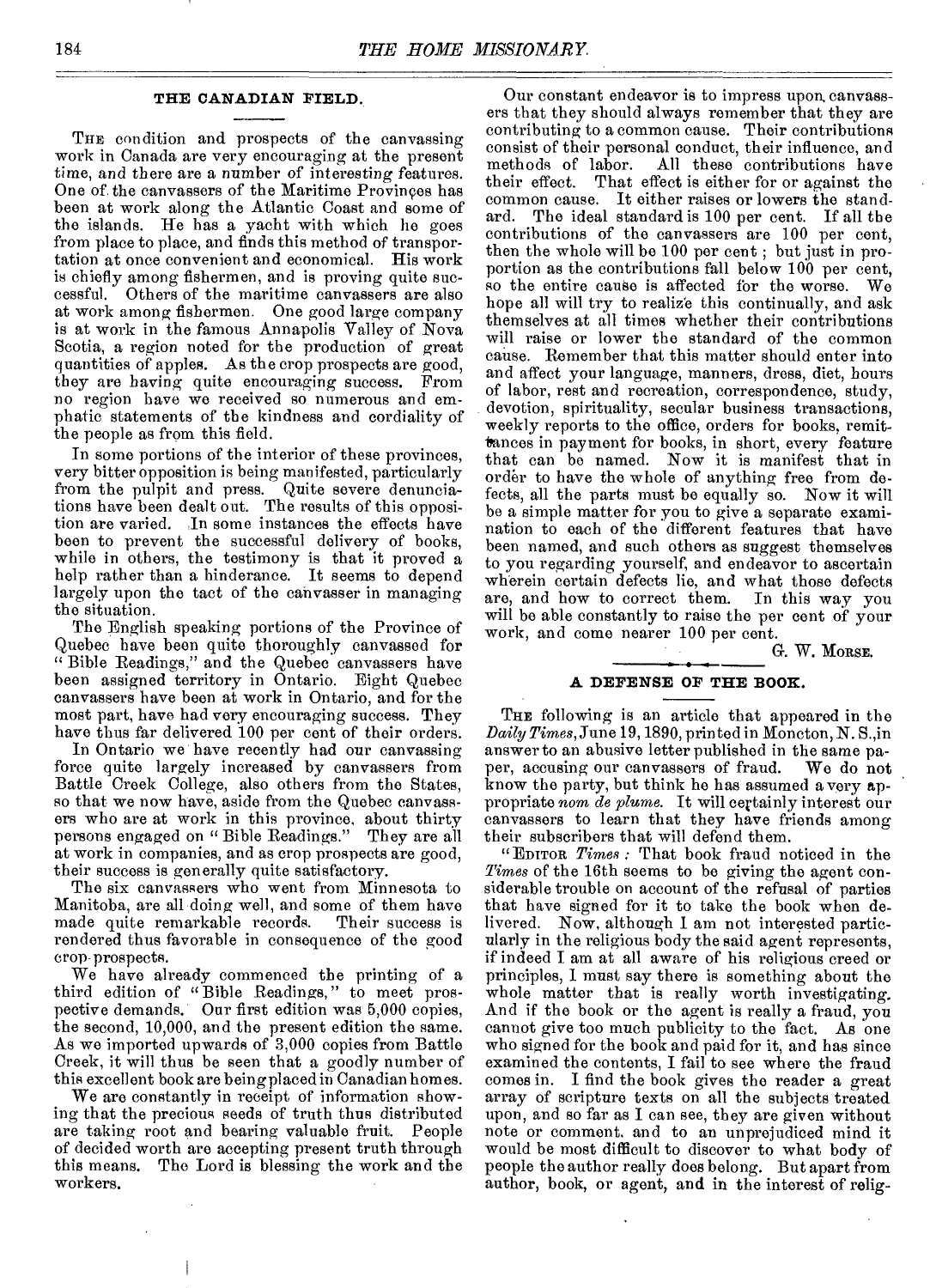ions liberty, I for one record a public protest against the religious system or man who would in this enlightened age rush to the secular press to denounce and persecute a man on account of his religious views, as the Rev. Mr. Hall, Baptist minister of Sackville, has done, and for no better reason apparently than that this agent had not condescended to ask his permission before seeking subscribers for his book. The reverend gentleman little thought as he went to the *Sackville Post* with that persecuting article for publication, that he was bringing a blush upon every honest Baptist cheek as they read it and remembered what the fathers'of that denomination had suffered in this country to maintain religious liberty. A Baptist myself, 1 feel perfectly at liberty to criticise the action of the reverend gentleman, but the castigation will apply equally well to reverends of other denominations in this and other towns, from whose flocks we should hope to have a similar protest in the interest of religious liberty. Let us have done talking about the pope of Rome. FAIR PLAY."

*"Moncton, June 18."* 

#### BE YE CLEAN.

ON page 119 of " Testimony No. 33," we read the following impressive words : " I feel urged to address those who are engaged in giving the last message of warning to the world. Whether those for whom they labor see and accept the truth, depends very much upon the individual workers. The command from God is, 'Be ye clean that bear the vessels of the Lord.'" In consideration of this important announcement, how careful we should be of our words and actions at all times, and particularly so while bearing the vessels of the Lord.

The canvasser should realize that in going from door to door soliciting orders for our books, his work has only just begun. We often find that taking orders is the most pleasant part of it. The trials, difficulties, and perplexities are to be encountered when the time comes for delivering the books. Do we expect people to keep their word and take the book for which they subscribed? Then let us be careful what we say and how we say it, so that we may impress their minds with the fact that there is a reality in the religion we profess. Then every word we utter will tell for the truth. Christ has declared, " Without me ye can do nothing." Are we taking Christ along with us ? If not, let us invite him to accompany us, and if we are the ones to go forth proclaiming the truths for this time, he will go with us, and give us of his grace and power, commensurate with the importance of the truths he would have us promulgate. I fully believe that every worker should be thoroughly drilled in his business, and familiar with the book he is attempting to place in the hands of the people. in addition to this, he must have learned in the school of Christ, that his soul may be possessed of those graces,—patience, meekness, gentleness, and love, — and he be enabled to gather with Christ, and not scatter abroad.

A. F. HARRISON. *New Orleans, La., July 1, 1890.* 

#### HELPS ON THE WESTERN PRAIRIES.

[THAT there is another side to the question of using side helps, our readers will be pleased to know. The following from Brother Burdick, while in harmony with the general sentiment expressed in the HOME MISSIONARY upon the subject of " helps " and " peddling," shows that an exception should be made for<br>those working upon the western prairies. We are those working upon the western prairies. glad to hear from him, and to open our columns for a presentation of his side of the case for the benefit of our readers. —  $c. \nE.$ ]

Certain fundamental principles underlie success in any enterprise, but the carrying out of details often depends much upon time, place; and circumstances.

Mankind is apt to run from one extreme to its opposite, but we should use care not to go so wild. Because some so-called " helps " are hinderances does not prove that *all* are, or because all are hinderances under some circumstances does not prove them so under *all* circumstances. In thickly settled territory where canvassers go afoot, it would be a burden to carry a valise full of small books, but not so on our western prairies, where it becomes necessary to drive a horse (houses average a mile or more apart). Webster's Handy Dictionary is " useful," is " desired," and " meets with ready sale," and therefore is a success. Many have none, and it requires but few words to sell one. Just say, " It explains over 25,000 words for 25 cents ; 1,000 words explained for a penny, no one (or family) can afford to go without it," and the sale is made if at all. Hundreds buy, and none regret it ; and no less books are sold on present truth. Again : when settling for board, take out a souvenir album, letting the pictures string to the floor, and say, " Here is an album of Garfield, the martyred President, showing scenes in his life from his cradle to his tomb ; " but few words are needed, a sale is made, and money saved to the canvasser.

Sometimes a pamphlet on present truth, or a package of health science leaflets will pay for a meal or a night's lodging, where otherwise cash would be required, and I think it is better than indorsing the amount on a guarantee card, unless the latter will secure an order where without it you would fail ; but discretion is also necessary. Carrying " helps " can easily be carried to extremes, and detract from our regular work. I would not think it best to carry many varieties at once, and *never* a peddlers' valise of Yankee notions. Yours in the work,

R. A. BURDICK.

#### "GREAT CONTROVERSY," VOL. IV.

THE French, German, and Danish editions of this book will be ready for circulation by the time this number of the HOME MISSIONARY reaches our readers. In order to get these books into the hands of our people at the earliest possible moment, as well as to bring them within the reach of all, the same plan will be adopted as given in the HOME MISSIONARY for July for the circulation of "Patriarchs and Prophets, namely, twenty-five per cent discount from the regular price, for ninety days.  $\qquad \qquad \text{o. } \mathbf{E}.$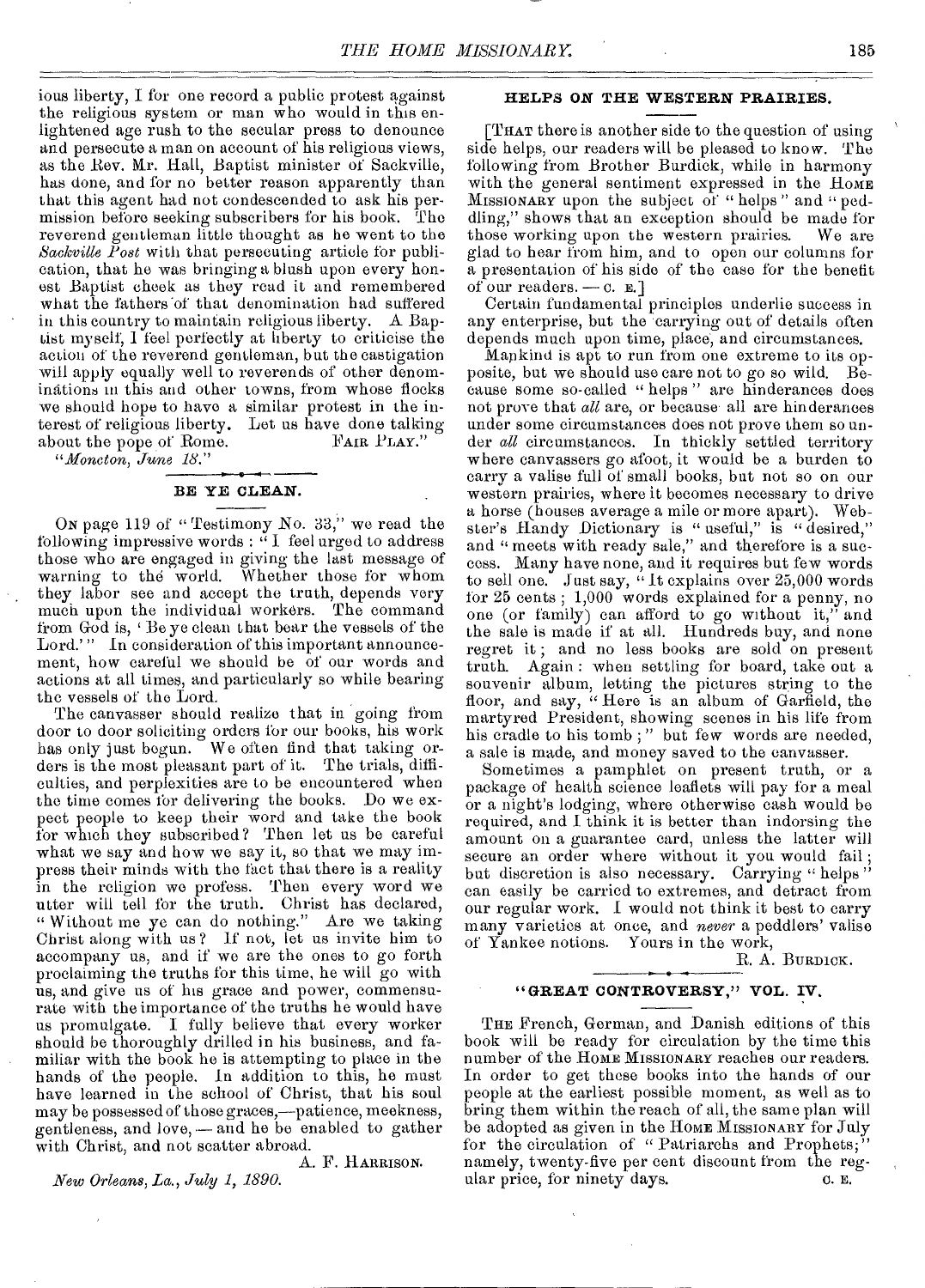### EXTRACTS FROM THE CANVASSERS' REPORTS FOR MAY.

#### SOMERSET HOUSE, BORLAND ST., CAPE TOWN, SOUTH AFRICA, June 1, 1890.

Brother Oldfield reports that he has not been able to do much the past month on account of poor health. He hopes soon to begin work with "Bible Readings" in East London, King William's Town. Brother Landsman is still near Pietermartzburg. He reports that he enjoys reading the HOME MISSIONARY. We have not yet heard what he has done the past month. Brother Groenewald has been at work at Lady Smith, and the small towns near. He and Brother Landsman expect soon to have a team and cart to work the country. Brother Groenewald reports that he has enjoyed much of God's blessing in his work, the past month, as he has tried to consecrate himself to the work, and seek for wisdom to know bow to get the books that teach the truth, into the homes of the people. God has given special help, and he has been able to take 141 orders for "Bible Readings."

Brother Visser has worked along the railroad from Beaufort west to Hanover. He has used Holland " Daniel " and Holland "Revelation," also English " Thoughts." He has delivered in these small towns about 150 books. He writes that to know that the brethren pray for him is a help, and that he joins every Wednesday evening with them in asking God's blessing on the canvassers and their work.

Brother Webb finished his delivery at Potchefstroom and Klerksdorp, delivering about 350 English and Holland " Daniel and Revelation." now at Pretoria, and reports that it is hard work to take orders, also that he has not been well ; still he is of good courage, and can see that God is hearing the prayers of his people in behalf of the canvassers, and that the way is being opened in a marked degree, and prejudice is not allowed to prevent the people from taking the books.

Brother Burleigh has worked the past month mostly in the suburbs of Johannesburg, and has done well. He reports money scarce, and the people constantly changing about; that it is hard to find the man this week, that gave his order last week. He has delivered \$629.20 worth of books. He writes in his last letter that he often thinks that no class of the workers has more real love for the truth, or anxiety that it should reach the people, than the canvasser. He is happy in his work, and amid all the toil and care, he feels that he is gaining a daily experience that he trusts will fit him for more efficient work in the future. He can see often that God's spirit leads people to take the book, even after they tell him that they do not believe the Bible, and do not care to read religious books. He tells them that the book " Thoughts" treats on the prophecies, and when they read it and see how that which was prophesied long years ago has been fulfilled to the letter, it will cause them to see beauty and harmony in the Bible that they have never seen.

Sisters Price and Ogden • delivered their books at the Paarl and Stellenbosch, about \$193.60 worth. They report that they enjoyed the work, and it taught them to trust in God, as they saw how they could no nothing without his help. They say that it was a benefit to them both physically and spiritually.

We all have reason to thank God for the success our canvassers have had the past month. Our night of prayer for them is a comfort to them and us, as we can see the marked evidences that special blessings are resting on the work here.

N. H. DRUILLARD.

#### THE CAUSE IN LOUISIANA.

As 1 am one of the canvassers sent to this field, I have had an opportunity to see the work move on with uninterrupted and increasing success, for which 1 feel to praise the Lord. Yet my heart is often pained when I reflect how much more might have been accomplished had we only had the living preacher to step in and follow up the interest awakened by the " Bible Readings " placed in the hands of the people. We have no doubt but that the General Conference is fully cognizant of the importance of thorough, concentrated work over that of a promiscuous nature, and that it has it under consideration ; yet we cannot help but feel that a great loss to the cause is being sustained from a lack of laborers in the great field. I am fully persuaded that a company of commandment keepers might have been brought out at each point where our company of canvassers has operated, had it been possible for the living preacher to have stepped in and followed up the advantage gained. While the interest to hear was good at that time, it is now doubtless on the wane, and would probably require as great an effort to arouse the people as though no labor had ever been bestowed. It would prove a great incentive to the canvassing work, and encourage the canvasser to renewed activity and increasing perseverance, could he but have the comforting assurance that people are fully embracing the truth as a result of the efforts he put forth to place the books in their hands.

Many times the seed of truth sown in the heart produces only a tender sprout, which soon withers and dies for the lack of timely culture and nourishment. We know that the Macedonian cry is heard on every hand, and while we deplore the loss that is being sustained thereby, we can only bide our time, and pray that the Lord of the harvest may send forth more laborers into the whitened field.

J. B. THAYER.

#### PROSPECTUSES.

THE prospectuses for the Danish "Bible Readings" are now ready. The Holland will be ready in a week, the Swedish, September 1, at which time " Bible Readings " in the Danish, Swedish, and Dutch will be ready for shipment. Canvassers can arrange for their delivery accordingly.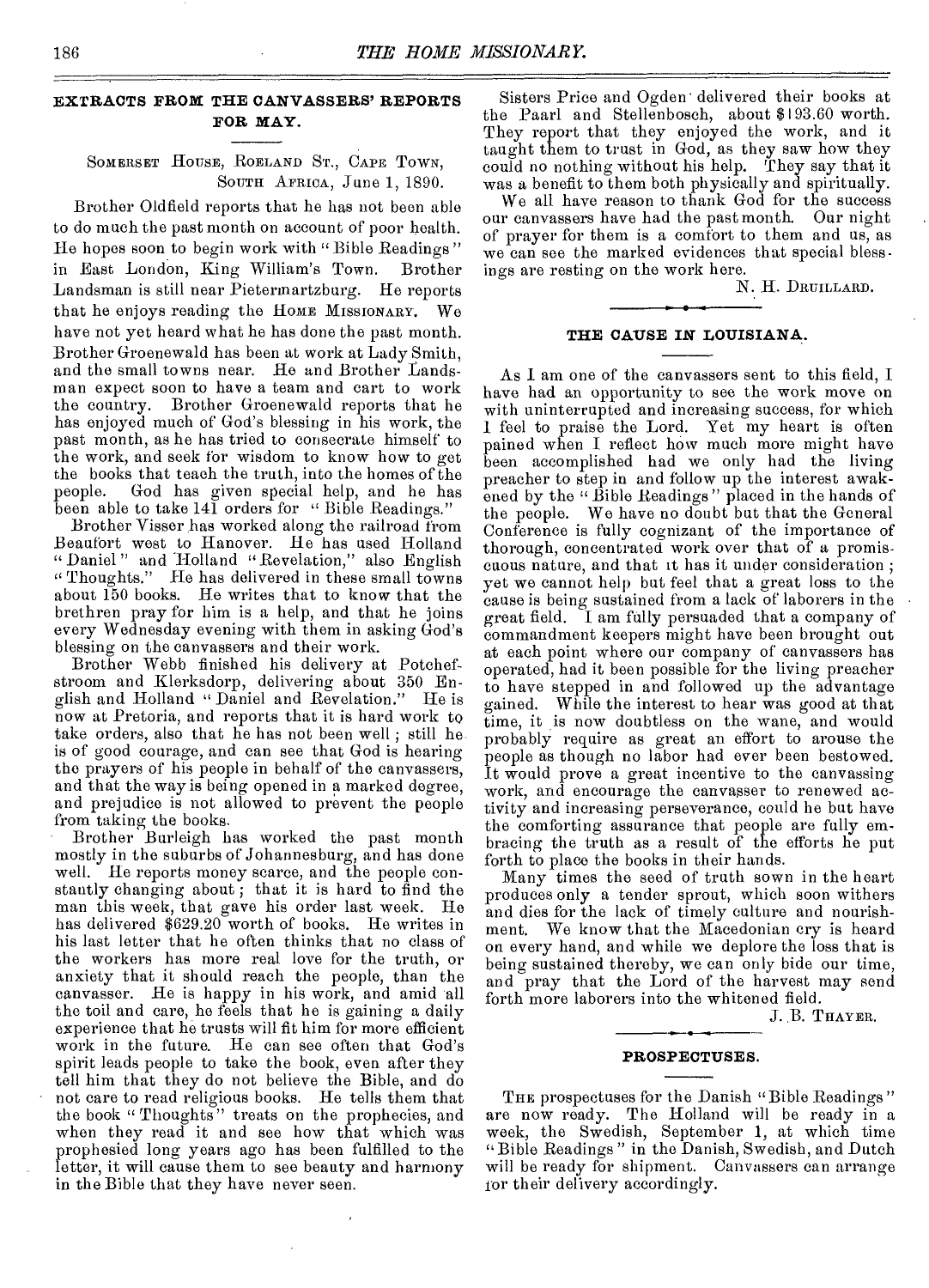#### "PATRIARCHS AND PROPHETS."

SEND in your orders for this most excellent book. We are prepared to fill all orders for any style of bindings. Michigan, Ohio, Indiana, Illinois, Wisconsin, and the Dominion of Canada, will order from the *Review and Herald,* all other States will order from the Pacific Press, Oakland, Cal., or Pacific Press, 43 Bond Street, N. Y. We can see no reason why the States ordering from the Pacific Press cannot be equally well accommodated as if ordering from the *Review and Herald,* and without much more delay. Try it.

All the canvassers working in the Pacific Press territory, and for Pacific Press books, will apply to their offices for prospectuses, also when working in the following territory, which they control for subscription books published by the denomination : Mon. tana, Wyoming, Colorado, New Mexico, and all territory west thereof ; including Australia, New Zealand, and the islands of the Pacific.  $\qquad \qquad c.$   $\qquad \qquad c.$ 

#### CONDENSED REPORT

OF THE CANVASSING WORK IN SWEDEN, NORWAY, AND DENMARK,.

MAY 1, 1889 mo MAY 1, 1890.

|                                      | SWEDEN.    | NORWAY.    | DENMARK.   | TOTAL.      |
|--------------------------------------|------------|------------|------------|-------------|
| May, 1889<br>.                       | \$327.15   | \$245.07   | \$110.72   | \$682.94    |
| 44<br>June,<br>$\cdots$              | 432.27     | 652.14     | 83.33      | 1,167.74    |
| $\epsilon$<br>July,<br>.             | 544.66     | 245.96     |            | 790.62      |
| $\alpha$<br>Aug.,<br>.               | 443.57     | 250.68     | 40.86      | 735.11      |
| 44<br>Sept.,<br>.                    | 661.03     | 670.69     | 207.25     | 1,538.97    |
| $\iota$<br>Oct.,<br>.                | 337.63     | 374.73     | 133.07     | 845.43      |
| $\mathcal{U}$<br>Nov.,               | 354.30     | 287.09     | 173.66     | 815.05      |
| 44<br>Dec.,<br>.                     | 149.46     | 366.66     | 202.95     | 719.07      |
| Jan., 1890<br>.                      | 568.54     | 325.80     | 60.48      | 954.82      |
| $\mathbf{a}$<br>$\mathbf{Feb.}$<br>. | 566.39     | 306.45     | 66.39      | 939.23      |
| March,"<br>.                         | 622.31     | 294.08     | 68.54      | 984.93      |
| $\mathfrak{c}$<br>April,             | 411.82     | 257.25     | 39.78      | 708.85      |
|                                      | \$5,419.13 | \$4,276.60 | \$1,187.03 | \$10,882.76 |

REPORT OF THE CANVASSING WORK FOR JULY, 1890.

|                    | STATE.                           | Days.                | Mor.                 | Half<br>Mor.         | Libr'y. | Gilt.       | Marb.    | Plain.                          | Value of<br>Books.   | Miscel.<br>Sales.    | Total<br>Value. | Total<br>for Districts. |
|--------------------|----------------------------------|----------------------|----------------------|----------------------|---------|-------------|----------|---------------------------------|----------------------|----------------------|-----------------|-------------------------|
|                    | Atlantic                         | 217                  |                      |                      |         |             |          |                                 | \$2558 30            | \$55 10              | \$2613 40       |                         |
|                    | Maine                            |                      |                      |                      |         |             |          |                                 |                      |                      |                 |                         |
| H                  | New England                      | 454                  | 113                  | 67                   | 133     | 365         | 405      | 104                             | 3119 15              | 10 25                | 3129 50         |                         |
| ं                  | New York $\ldots$                | 247                  | 87                   | 64                   | 94      | 368         | 358      | 25                              | 2528 25              | 6 75                 | 2535 00         |                         |
| z                  | Pennsylvania                     | 237                  | $\sim$ $\sim$ $\sim$ | $\cdots$             |         |             |          | ولوجا                           | 1635 17              | 486 67               | 2121 84         |                         |
|                    | Quebec                           | 46                   | 17                   | 14                   | 28      | 66          | 155      | 11                              | 691 25               | . <u>.</u>           | 691 25          |                         |
| DIST.              | Virginia $\ldots \ldots$         | .                    | .                    | .                    |         | aaaan k     | $\cdots$ |                                 | $\sim$ $\sim$ $\sim$ |                      |                 |                         |
|                    | Vermont                          | a dia ang pag-a      |                      |                      |         | a a che ana |          |                                 |                      |                      |                 |                         |
|                    | West Virginia                    | .                    | $\cdots$             |                      |         |             |          |                                 |                      |                      |                 | \$11,090.99             |
|                    | Georgia.                         | 85                   | 23                   | 12                   | 112     | 136         | 252      | $\overline{1}$ . $\overline{1}$ | 1249°75              | 2 20                 | 1251 95         |                         |
| $\ddot{\circ}$     | Louisiana                        | 138                  | 34                   | 10                   | 62      | 113         | 370      | 41                              | 1413 00              | 10 50                | 1423 50         |                         |
|                    | $Missisis pipi$                  |                      |                      |                      |         |             |          |                                 |                      |                      |                 |                         |
| No.                | North Carolina                   | 69!                  | 26                   | 11                   | 66      | 22          | 165      | 13                              | 753 25               | .                    | 753 25          |                         |
|                    | Tennessee                        |                      |                      |                      |         |             |          |                                 |                      |                      |                 | 3,428.70                |
|                    | Indiana                          | 261                  | 53                   | 47                   | 107     | 197         | 379      | 126                             | 2202 00              | 13 72                | 2015 75         |                         |
| ကံ                 | Illinois                         | 283                  | 43                   | 69                   | 213     | 329         | 600      | 111                             | 3360 28              | . <b>. .</b>         | 3360 28         |                         |
|                    | Michigan                         | 362                  | 79                   | 80                   | 242     | 489         | 906      | 194                             | 4846 55              | 4 63                 | 4851 18         |                         |
| $\dot{\circ}$<br>ž | $Ohio \ldots \ldots$             |                      |                      |                      |         |             |          |                                 |                      |                      |                 |                         |
|                    | Ontario                          | 333                  | 98                   | 62                   | 157     | 347         | 541      | 27                              | 3181 00              | 82 25                | 3263 25         | 13,490.46               |
|                    | Dakota                           | $\sim$ $\sim$        |                      |                      |         |             |          |                                 |                      |                      |                 |                         |
|                    | Iowa                             | $\sim$ $\sim$ $\sim$ |                      |                      |         |             |          |                                 | 3003 75              | 201 63               | 3205 38         |                         |
| نه۔                | Maritime Prov                    | 216                  | 25                   | 14                   | 60      | 80          | 218      | 33                              | 1004 25              |                      | 1004 25         |                         |
| $\dot{\circ}$      | Manitoba                         | $67\frac{1}{6}$      | 53                   | 30                   | 72      | 206         | 219      | 3                               | 1502 25              | 32 00                | 1534 25         |                         |
| Ž                  | Minnesota                        | $\cdots$             |                      |                      |         | $\cdots$    | $\cdots$ |                                 | 7166 75              | 100 67               | 7267 42         |                         |
|                    | Nebraska                         | 56                   | 5                    | 11                   | 14      | 50          | 85       | 16                              | 426 00               | $5 - 10$             | 431 10          |                         |
|                    | Wisconsin                        | 934                  | 7                    | 1                    | 27      | 129         | 76       | 159                             | 670 60               | 8 8 5                | 679 45          | 14,121.85               |
|                    | Arkansas                         | 33                   | 5                    | $\ddot{\phantom{1}}$ | 31      | 38          | 35       | $\mathbf{1}$                    | 297 20               | 13 50                | 310 70          |                         |
| ນລົ                | Colorado                         | 54                   | 37                   | 6                    | 25      | 187         | 44       | 108                             | 791 35               | $\sim$ $\sim$ $\sim$ | 791 35          |                         |
|                    | Kansas                           | 992                  | 120                  | 65                   | 217     | 323         | 1024     | 105                             | 4352 53              | 235 92               | 4588 45         |                         |
| Χo.                | Missouri                         | 138                  | 12                   | 8                    | 42      | 81          | 229      | 8                               | 847 75               |                      | 847 75          |                         |
|                    | $Texas$                          | da a a calcul        | 165                  | 33                   | 866     | 38          | 271      | 110                             | 4246 75              | 15 50                | 4262 25         | 10,800.50               |
| $\ddot{\circ}$     | California                       | . <i>.</i> .         | 60                   | 107                  | 131     | 412         | 272      | 156                             | 2622 80              | 273 20               | 2896 00         |                         |
| Χó.                | $O$ regon $\ldots \ldots \ldots$ | .                    | .                    | .                    |         |             |          |                                 |                      |                      |                 | 2,896.00                |
|                    | FOREIGN DEP'T.                   |                      |                      |                      |         |             |          |                                 |                      |                      |                 |                         |
|                    | Australia and Tas                | 245                  | 210                  | 33                   | 217     |             |          | 572                             | 4884 01              | .                    | 4884 01         | 4,884.01                |
|                    |                                  |                      |                      |                      |         |             |          |                                 |                      |                      |                 |                         |
|                    | Totals                           | 4,627}               | 1,272                | 744                  | 2,916   | 3,976       | 6,604    | 1,923                           | \$59,353.94          | \$1,558.44           | \$60,712.51     | \$60,712.51             |